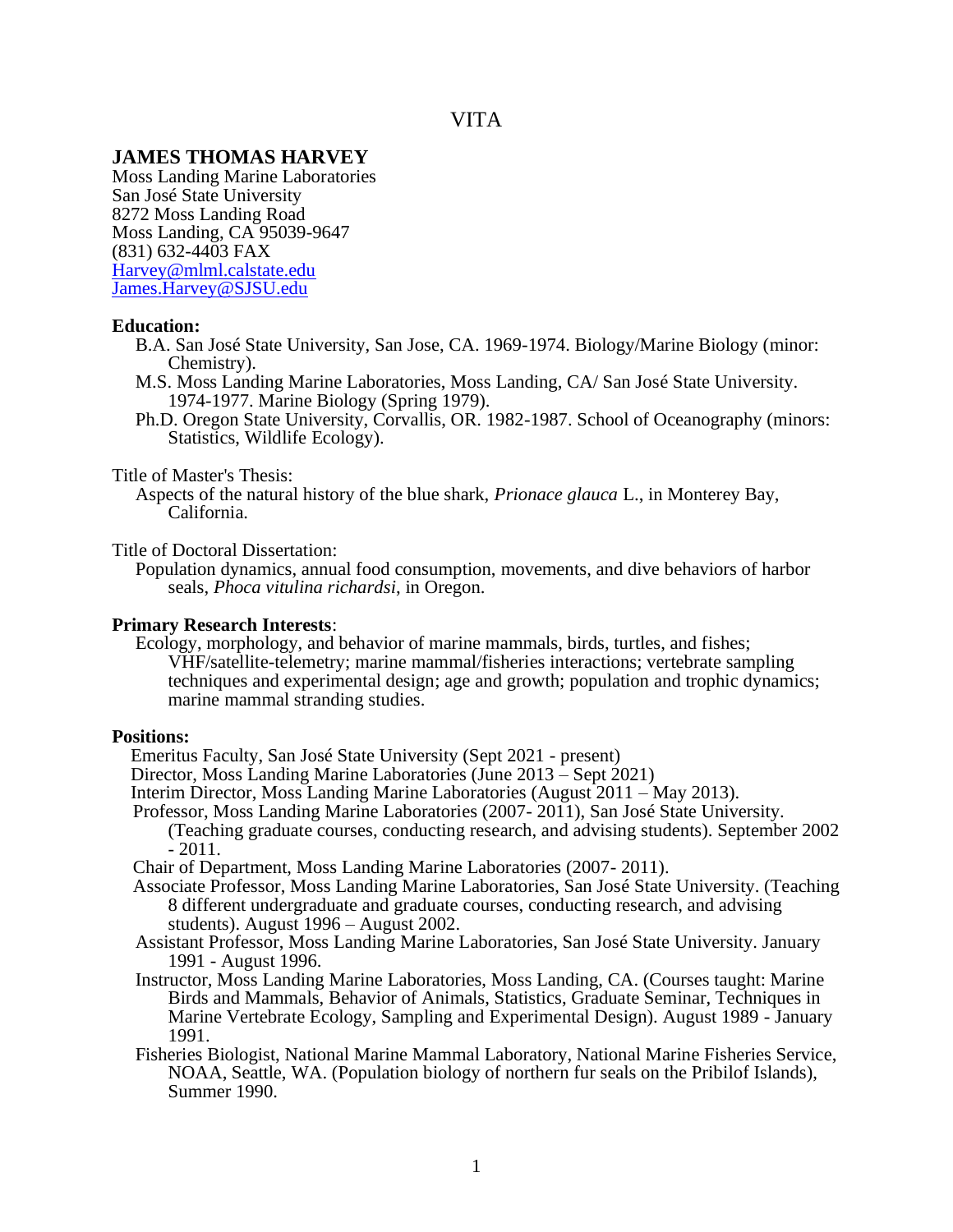- Instructor, Oregon State University (taught section of Marine Biology Course, Bi450-451), Summer 1982, 1990.
- Graduate Faculty, Oregon State University, Department of Science, Math, and Computer Science Education (taught Marine Mammal Course for educators, SEd 508j), Summers 1983 - 1990.
- National Research Council Post-doctoral Fellowship, N.O.A.A., National Marine Mammal Laboratory, National Marine Fisheries Service (pinniped feeding ecology), January 1988 - August 1989.
- Visiting Professor, University of Oregon, Oregon Institute of Marine Biology, (taught Marine Vertebrate Ecology and Techniques in Marine Biology), Summers 1985 & 1987.
- Instructor, Linn-Benton Community College (taught Oceanography), January March 1987.
- Graduate Research Assistant, Oregon State University (marine mammal acoustic deterrence, feeding habits, and strandings, ichthyoplankton studies, and museum preparations), 1982 - 1986.
- Research Consultant, Cetacean Research Associates (radio-tagging and tracking studies of gray whale movements off Monterey, CA), January 1985.
- Research Assistant, Oregon State University (marine mammal population biology, tagging and tracking, feeding, and strandings), November 1977 - September 1982.
- Instructor, Linn-Benton Community College (taught Life History of Marine Mammals) September 1978 - November 1980.
- Graduate Assistant, Moss Landing Marine Laboratories (life history and predators of market squid) September 1975 - August 1977.

 Teaching Assistant, Moss Landing Marine Laboratories (assisted in teaching Marine Ecology) September 1977 - November 1977.

- Diving Technician, Moss Landing Marine Laboratories (Field sampling during benthic life history studies) February - November 1977.
- Research Technician, Moss Landing Marine Laboratories (cruise leader in collections of marine fishes, birds, and mammals, February 1975 - November 1977.
- Second Mate, R/V Oconostota, Moss Landing Marine Laboratories, September 1976 November 1977.
- Research Assistant, Moss Landing Marine Laboratories (Longshore transport of sediment) June - September 1972.
- Ecological Consultant, Harvey and Stanley, Assoc. (environmental impact studies, statistical analysis, and field studies on survival of Spartina) March 1972 - September 1974.

### **Professional Organizations and Awards**:

- American Association for the Advancement of Science American Cetacean Society
- American Society of Mammalogists
- California Marine Mammal Stranding Network (Monterey Co. leader: 1989 2016)
- International Marine Animal Trainers Association
- Ed Ricketts Memorial Award, MBNMS, NOAA (2019)
- Pacific Seabird Group (Local Committee Chair 2007)
- Sociedad Mexicana Para El Estudio de los Mamiferos Marinos
- Society for Northwestern Vertebrate Biology
- The Society for Marine Mammalogy (Treasurer, Committee of Scientific Advisors) Western Society of Naturalists
- Fellow, California Academy of Sciences (2009 present)
- Humanitarian of the Year for central Oregon coast, Oregon Humane Society. 1985.
- National Oceanic and Atmospheric Administration. Marine Fisheries Service. 1989.
	- Certificate of Recognition for outstanding contributions serving the public trust.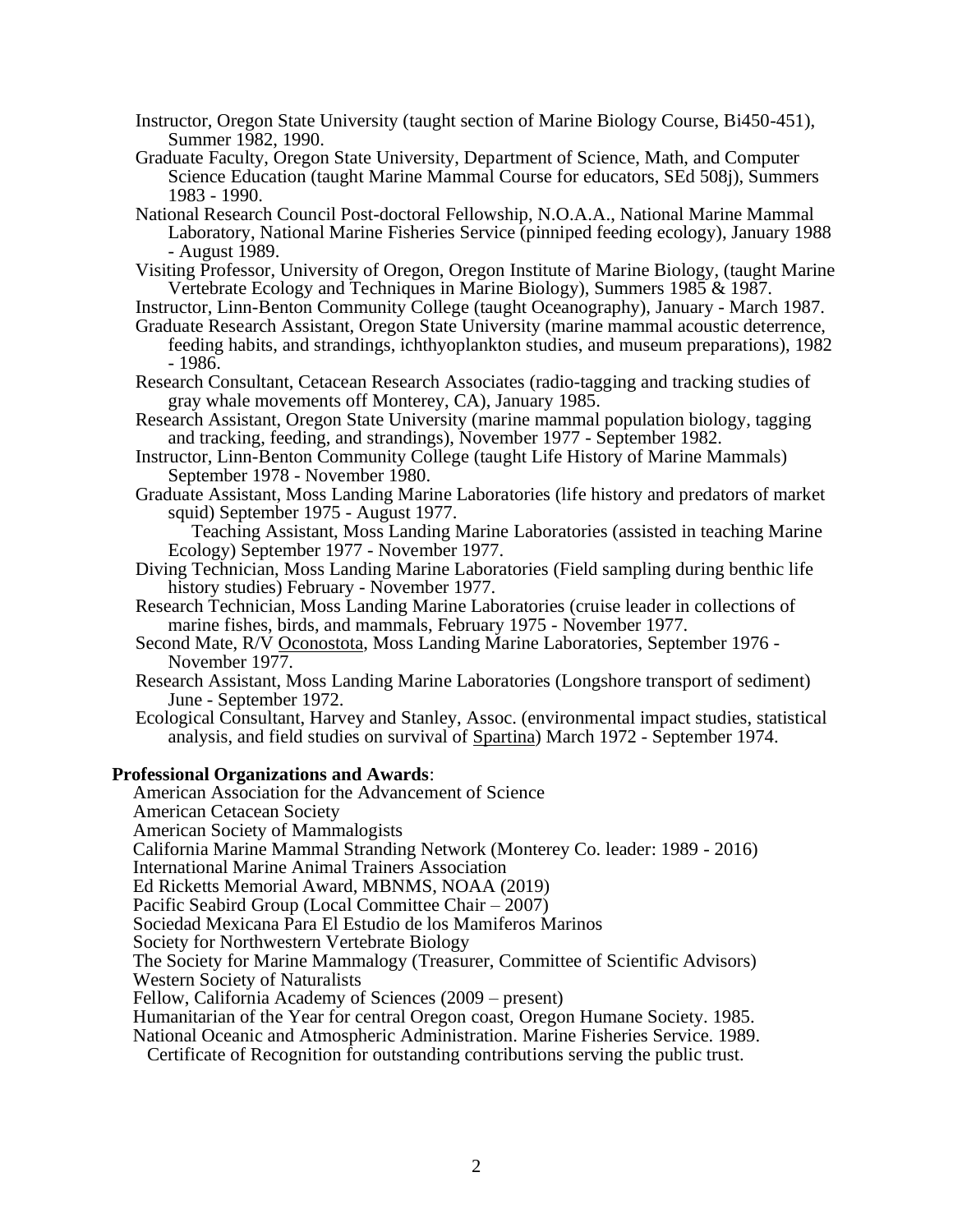**Publications**  $(N = 130)$ 

- **Harvey, J.T.** l979. Aspects of the natural history of the blue shark, *Prionace glauca* L. in Monterey Bay, California. M.A. Thesis, San Jose State University. 86pp.
- Morejohn, G.V., **J.T. Harvey**, and L.T. Krasnow. 1978. The importance of *Loligo opalescens* in the food web of marine vertebrates in Monterey Bay, California. Calif. Dept. Fish Game, Fish Bull. 169:67-98.
- Mate, B., **J. Harvey**, and R. Sanchez. 1982. Radio tagging gray whales in Baja California, Mexico. Proc. Sixth Int. Reun. Study Mar. Mammals Baja Calif. Penin. pp. 90-100.
- Mate, B.R., **J.T. Harvey**, L. Hobbs, and R. Maiefski. 1983. A new attachment device for radio-tagging large whales. J. Wildl. Manage. 47:868-872.
- **Harvey, J**., R. Brown, and B. Mate. 1983. Two sightings following release of rehabilitated harbor seals. Murrelet  $64(1):18$ .
- Cailliet, G., L. Martin, **J. Harvey**, D. Kusher, and B. Welden. 1983. Preliminary studies on the age and growth of blue, *Prionace glauca*, common thresher, *Alopias vulpinus*, and shortfin mako, *Isurus oxyrinchus*, sharks from California waters. U.S. Dep. Comm., NOAA Tech. Rep. NMFS 8:179-188.
- **Harvey, J**. and B. Mate. 1984. Dive characteristics and movements of radio-tagged gray whales in San Ignacio Lagoon, Baja California Sur, Mexico. pp. 561-575, In: M.L. Jones, S.L. Swartz, S. Leatherwood, and (eds.), The gray whale (*Eschrichtius robustus*). Academic Press, Inc. Orlando, FL.
- Mate, B.R. and **J.T. Harvey**. 1984. Ocean movements of radio-tagged gray whales. pp. 577- 589. In: M.L. Jones, S.L. Swartz, S. Leatherwood (eds.), The gray whale (*Eschrichtius robustus*). Academic Press, Inc. Orlando, FL.
- Sumich, J.L. and **J.T. Harvey**. 1986. Juvenile mortality in gray whales (*Eschrichtius robustus*). J. Mamm. 67:179-182.
- Rice, D.W., A.A. Wolman, B.R. Mate, and **J.T. Harvey**. 1986. A mass stranding of sperm whales in Oregon: Sex and age composition of the school. Mar. Mam Sci. 2:64-69.
- **Harvey, J.T**. and D.L. Stein. 1986. The state of scientific information relating to the biology and ecology of the Gorda Ridge study area, northeast Pacific Ocean: Nekton. Oregon Dept. Geol. Mineral Industries. 131 pp. Open file Rept. O-87-7.
- **Harvey, J.T**. 1987. Population dynamics, annual food consumption, movements, and dive behaviors of harbor seals, *Phoca vitulina richardsi*, in Oregon. Ph.D. Thesis, Oregon State University. 168 pp.
- Mate, B.R., R.F. Brown, C.F. Greenlaw, **J.T. Harvey**, and J. Temte. 1987. An acoustic harassment technique to reduce seal predation on salmon. pp. 23-36. In: Mate, B.R. and J.T. Harvey (eds.), Acoustical deterrents in marine mammal conflicts with fisheries. A workshop held February 17-18, 1986 at Newport, Oregon. Oregon State University, Publ. No. ORESU-W-86-001. 116 pp.
- **Harvey, J.T**., B.R. Mate, and R.F. Brown. 1987. The feasibility and effectiveness of using an acoustic barrier to restrict the movements of seals into Netarts Bay, Oregon. pp. 75-78, In: Mate, B.R. and J.T. Harvey (eds.), Acoustical deterrents in marine mammal conflicts with fisheries. A workshop held February 17-18, 1986 at Newport, Oregon. Oregon State University, Publ. No. ORESU-W-86-001. 116pp.
- Mate, B.R. and **J.T. Harvey** (eds.). 1987. Acoustical deterrents in marine mammal conflicts with fisheries. A workshop held February 17-18, 1986 at Newport, Oregon. Oregon State University, Publ. No. ORESU-W-86-001. 116 pp.
- **Harvey, J.T**. 1989. Food habits, seasonal abundance, size, and sex of the blue shark, *Prionace glauca*, in Monterey Bay, California. Calif. Fish Game 75:33-44.
- **Harvey, J.T**. 1989. Assessment of errors associated with harbour-seal faecal sampling. J. Zool. (Lond.). 219:101-111.
- **Harvey, J.T**., R.F. Brown, and B.R. Mate. 1990. Abundance and distribution of harbor seals (*Phoca vitulina*) in Oregon, 1975-1983. Northwest. Nat. 71:65-71.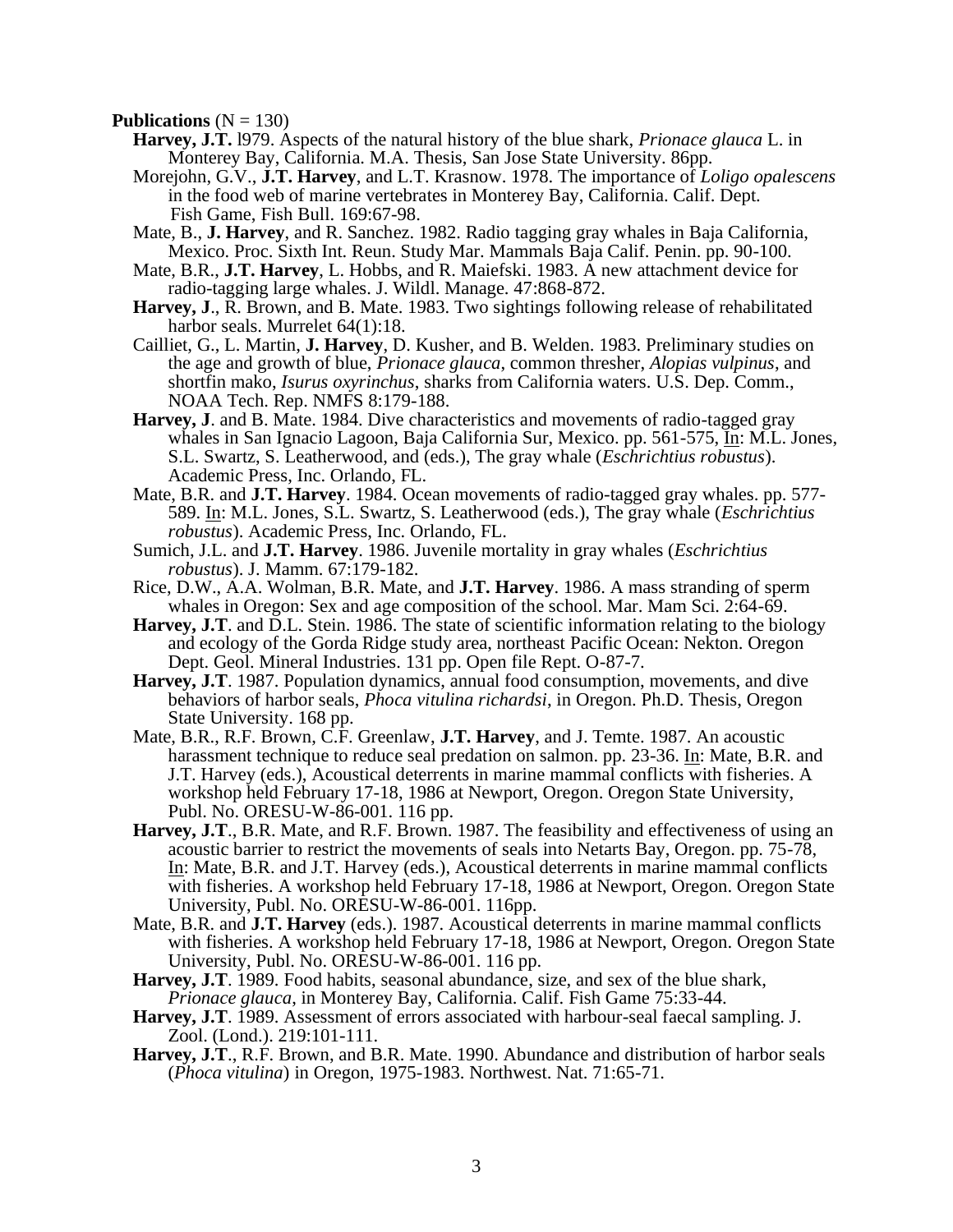- **Harvey, J.T**. 1991. Survival and behavior of previously captive harbor seals after release into the wild. Pp.117-122, IN: Reynolds, J.E. III and D.K. Odell (eds.), Marine mammal strandings in the United States. Proceedings of the 2nd Marine Mammal Stranding Workshop, Miami, Florida, December 3-5, 1987. NOAA Tech. Rept. NMFS 98. 157 pp.
- Hodder, J., **J.T. Harvey**, M.R. Graybill, R.F. Brown, and B. Ebberts. 1992. An outbreak of probable leptospirosis in California sea lions along the Oregon coast during fall 1984. Northwest. Sci. 73:37-41.
- Jeffries, S.J., R.F. Brown, and **J.T. Harvey**. 1993. Methods of capturing, handling, and tagging harbor seals. Aquat. Mamm. 19.1:21-25.
- Starbird, C.H., A. Baldridge, and **J.T. Harvey**. 1993. Seasonal occurrence of leatherback sea turtles (*Dermochelys coriacea*) in the Monterey Bay region, with notes on other sea turtles, 1986-1991. Calif. Fish Game. 79(2):54-62.
- **Harvey, J.T**. and G.A. Antonelis. 1994. Biases associated with non-lethal methods of determining the diet of northern elephant seals. Mar. Mamm. Sci. 10(2):178-187.
- **Harvey, J.T**. and M.E. Dahlheim. 1994. Cetaceans in oil. Pp. 257-264. IN: Marine mammals and the Exxon, Loughlin, T.R. (ed.). Academic Press, Inc. San Diego, CA.
- DiMolfetto-Landon, L., K.L. Erickson, M. Blanchard-Channell, S.J. Jeffries, **J.T. Harvey**, D.A. Jessup, D.A. Ferrick, and J.L. Stott. 1995. Blastogenesis and interleukin-2 receptor assays in the harbor seal, *Phoca vitulina*. J. Wildl. Dis. 31(2):150-158.
- **Harvey, J.T**., R.C. Helm, and G.V. Morejohn. 1995. Food habits of harbor seals inhabiting Elkhorn Slough, California. Calif. Fish and Game 81(1):1-9.
- Costa, D.P., D. Goley, D. Waples, D. Croll, B. Le Boeuf, J. Calambokidis, **J. Harvey**. 1995. Effects of low-frequency sound (ATOC) on marine mammals: An experimental approach. J. Acoustic Soc. Amer. 97(5):3352.
- **Harvey, J.T**. and M.M. Yoklavich. 1996. Book Review of Otolith Atlas of southern African marine fishes. Copeia 4:1061-1063.
- Lamont, M.M., J.T. Vida, **J.T. Harvey**, S. Jeffries, R. Brown, H.H. Huber, R. DeLong, and W.K. Thomas. 1996. Genetic substructure of the Pacific harbor seal (*Phoca vitulina richardsi*) off Washington, Oregon, and California. Mar. Mam. Sci. 12(3):402-413.
- **Harvey, J**. and M.J. Weise. 1997. Impacts of California sea lions and Pacific harbor seals on salmonids in Monterey Bay, California. Pp. 71-89 IN: Pinniped populations, eastern North Pacific: Status, trends, and issues, (eds. G. Stone, J. Goebel, and S. Webster), New England Aquarium and Monterey Bay Aquarium. 179pp.
- Suryan, R.M. and **J.T. Harvey**. 1998. Movements and dive patterns of the harbor seal (*Phoca vitulina richardsi*) off the San Juan Islands, Washington. Marine Mammal Science 14(2):361-372.
- Raum-Suryan, K.L. and **J.T. Harvey**. 1998. Distribution, abundance, and habitat use of harbor porpoise (*Phocoena phocoena*) off the northern San Juan Islands, Washington. Fishery Bulletin 96(4):808-822.
- Zhong, J.F., **J.T. Harvey** and J.T. Boothby. 1998. Characterization of a harbor seal Class I Major Histocompatability Complex cDNA Clone. Immunogenetics 48:422-424.
- Suryan, R.M. and **J.T. Harvey**. 1999. Variability in reaction of Pacific harbor seals, *Phoca vitulina richardsi*, to disturbance. Fishery Bulletin 97(2): 332-339.
- Trumble, S.J. and **J.T. Harvey**. in press. Diel interactions between mother and pup harbor seals near Monterey Bay, California. Marine Mammal Science.
- **Harvey, J.T**., T.R. Loughlin, M. Perez, and D. Oxman. 2000. Relationship between fish size and otolith length for 63 species of fishes from the eastern North Pacific Ocean. NOAA Tech. Rept. NMFS 150:1-36.
- Starbird, C.H., Z. Hillis-Starr, **J.T. Harvey**, and S.A. Eckert. 1999. Internesting movements and behavior of hawksbill turtles (*Ertemochelys imbricata*) around Buck Island Reef National Monument, St. Croix, U.S. Virgin Islands. Chelonian Conserv. Biol. 3(2): 237- 243.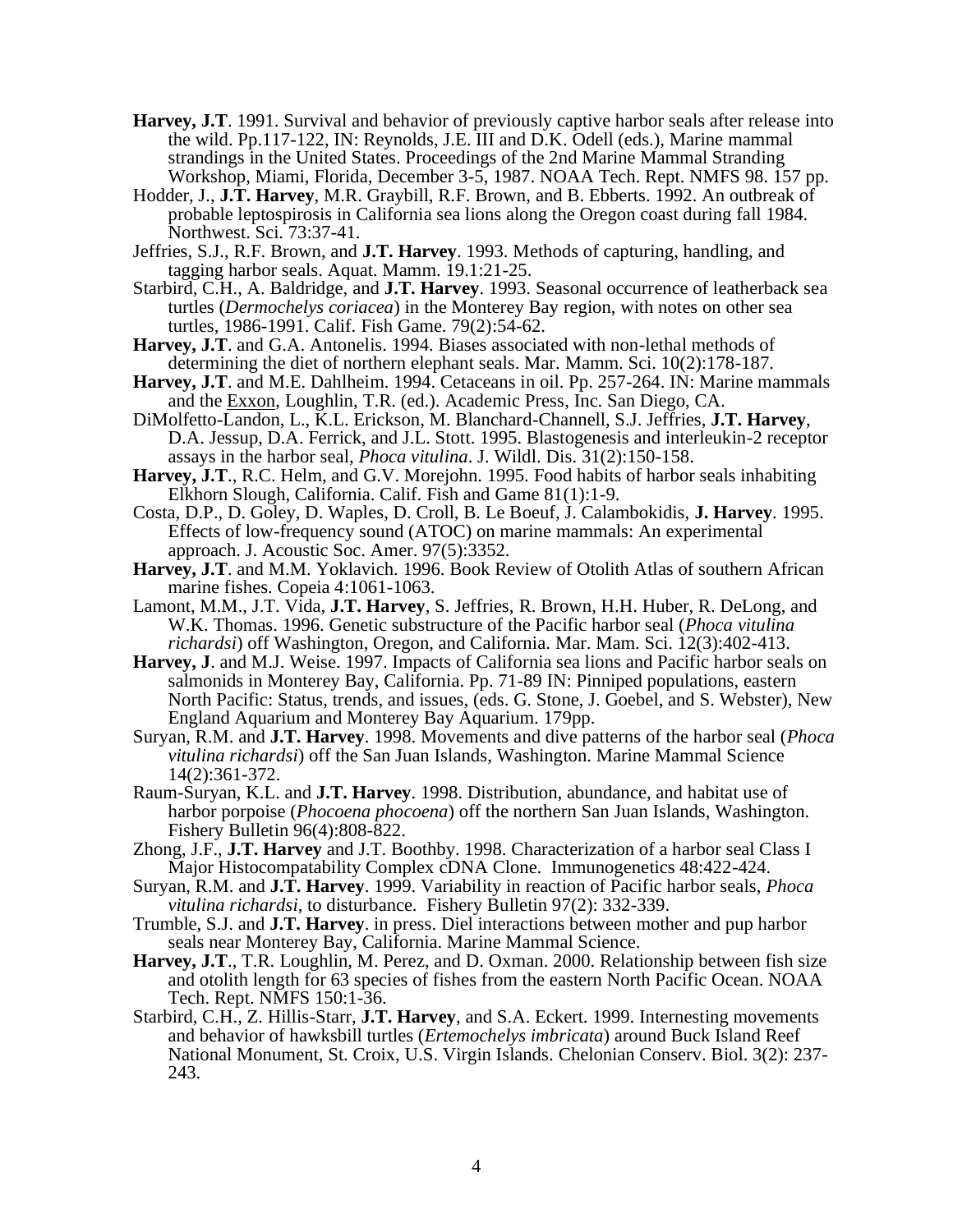- Gulland, F.M.D., M. Haulena, L.J. Lowenstine, C. Munro, P.A. Graham, J. Bauman, and **J. Harvey**. 1999. Adrenal function in wild and rehabilitated Pacific harbor seals (*Phoca vitulina richardsii*) and in seals with Phocine herspesvirus-associated adrenal necrosis. Mar. Mamm. Sci. 15(3) 810-827.
- Scholin, C.A., F. Gulland, G.J. Douchette, S. Benson, M. Busman, F.P. Chavez, J. Cordaro, R. DeLong, A. DeVogelaere, **J. Harvey**, M. Haulena, K. Lefebvre, T. Limscomb, S. Loscutoff, L.J. Lowenstine, R. Marine III, P.E. Miller, W.A. McLellan, P.D.R. Moeller, C.L. Powell, T. Rowles, P. Silvagnl, M. Silver, T. Spraker, V. Trainer, and F. M. Van Dolah. 2000. Mortality of sea lions along the central California coast linked to a toxic diatom bloom. Nature 403:80-84.
- Harvey, J., J. Hurley, and S. Skrovan. 2001. Training California sea lions to record whale behavior using a rehabilitating California gray whale calf. Aquatic Mamm. 27(3):289- 293.
- Stewart, B.S., **J. Harvey**, and P.K. Yochem. 2001. Post-release monitoring and tracking of a rehabilitated California gray whale. Aquat. Mamm. 27(3): 294-300.
- Orr, A.J. and **J.T. Harvey**. 2001. Quantifying errors associated with using fecal samples to determine the diet of the California sea lion (*Zalophus californianus*). Can. J. Zool. 79:1080-1087.
- Lander, M.E., **J.T. Harvey**, K.D. Hanni, and L.E. Morgan. 2002. Behavior, movements, and apparent survival of rehabilitated and free-ranging harbor seal pups. J. Wildl. Manage. 66(1):19-28.
- Benson, S.R., D.A. Croll, B. Marinovic, F.P. Chavez, and **J.T. Harvey**. 2002. Changes in the cetacean assemblage of a coastal upwelling ecosystem during El Niño 1997-98 and La Niña 1999. Progress in Oceanography 54:279-291.
- Neale, Jennifer C.C., Judith A. Van de Water, **James T. Harvey**, Ronald S. Tjeerdema, M. Eric Gershwin. 2002. Proliferative Responses of Harbor Seal (*Phoca vitulina*) T Lymphocytes to Model Marine Pollutants. Developmental Immunology 9(4):215-221.
- **Harvey, J.T.** and S. Connors. 2003. Chapter 11. Birds and mammals. Pp 187-214. IN: Caffrey J, M. Brown, W.B. Tyler, and M. Silberstein (eds.), Changes in a California estuary: A profile of Elkhorn Slough. 280 pp.
- Van Parijs, P.J. Corkeron, **J.T. Harvey**, S. Hayes, D.M. Mellinger, P.A. Rouget, P.M. Thompson, M. Wahlberg, and K.M. Kovacs. 2003. Patterns in the vocalizations of male harbor seals. J. Acoustical Soc. Amer.113:3403-3410.
- Goldstein, T., F.M.D. Gullands, B.M. Aldridge**, J.T. Harvey**, T. Rowles, D.M. Lambourn, S.J. Jeffries, L. Measures, P.K. Yochem, B.S. Stewart, R.J. Small, D.P. King, J.L. Stott, and J.A.K. Mazet. 2003. Antibodies to Phocine hespervirus-1 are common in North American harbor seals (*Phoca vitulina*). J. Wildl. Dis. 39(3): 487-494.
- Lander, M., **J. Harvey**, F. M.D. Gulland. 2003. Hematology and serum chemistry comparisons between free-ranging and rehabilitated harbor seal (*Phoca vitulina richardsi*) pups. Journal of Wildlife Diseases 39(3):600-609.
- Hayes, S.A., A. Kumar, D.P.Costa, D.K. Mellinger, **J.T Harvey**, B.L. Southall, and B.J. Le Boeuf. 2004. Evaluating the function of male vocalizations in the harbor seal (*Phoca vitulina*) through playback experiments. Animal Behaviour 67:1133-1139.
- Goldstein, T, J.A.K. Mazet, F.M.D. Gulland, T. Rowles, **J.T. Harvey**, S.G. Allen, D.P. King, B.M. Aldridge, J.L. Stoutt. 2004. The transmission of phocine herpesvirus-1 in rehabilitating and free-ranging Pacifc harbor seals (*Phoca vitulina*) in California. Vet. Microbio. 103(2004):131-141.
- Hayes, S.A., D.P. Costa, **J.T. Harvey**, and B.J. Le Boeuf. 2004. Aquatic mating strategies of the male harbor seal (*Phoca vitulina richardii*): are males defending the hotspot? Mar. Mamm. Sci. 20(3): 639-656.
- Lander, M.E., M. Haulena, F.M.D. Gulland, and **J.T. Harvey**. 2005. Implantation of subcutaneous radio transmitters in harbor seals (*Phoca vitulina*). Mar. Mamm. Sci. 21(1):154-161.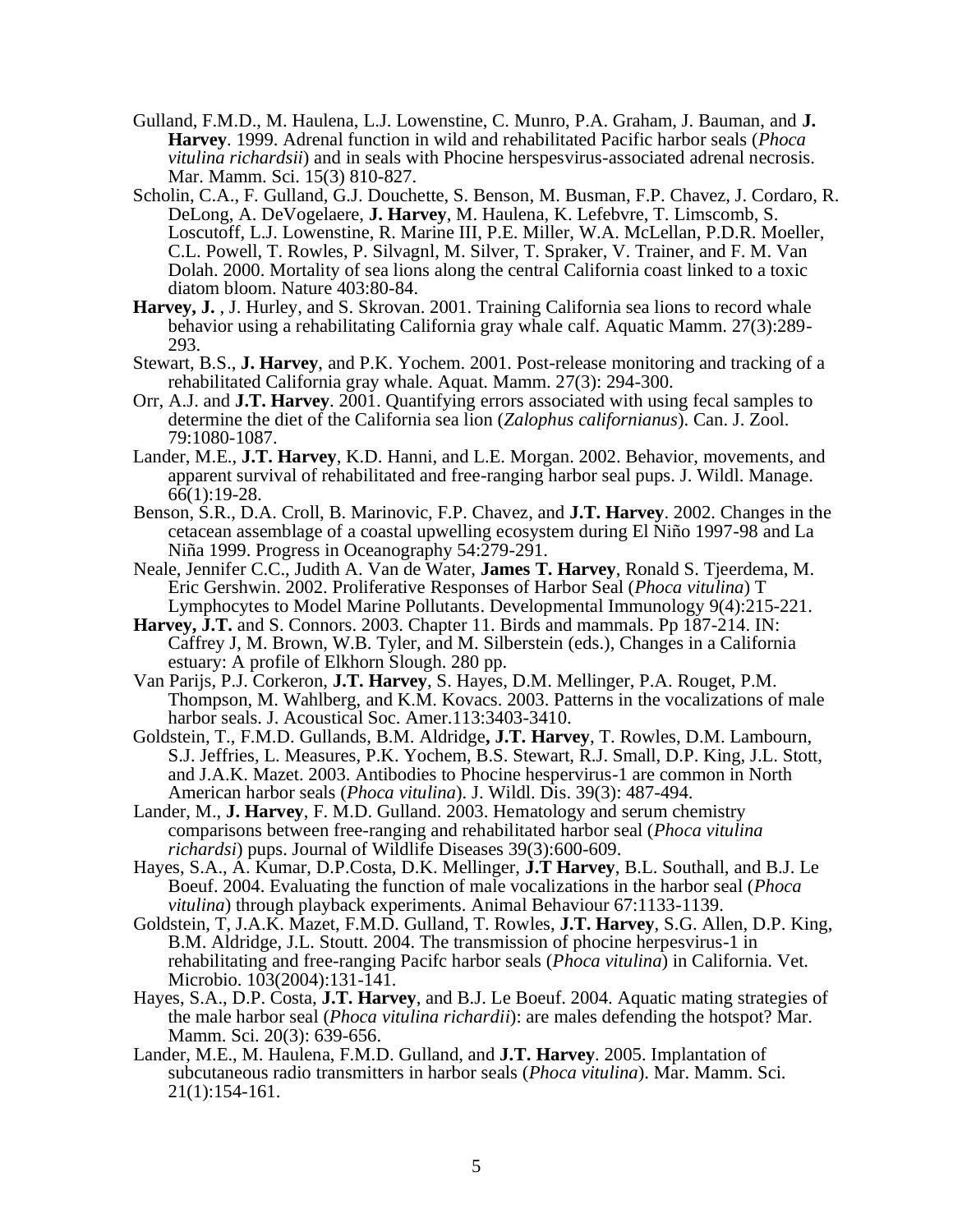- Eguchi, T. and **J.T. Harvey**. 2005. Diving behavior of the Pacific harbor seal (*Phoca vitulina richardii*) in Monterey Bay, California. Mar. Mamm. Sci. 21(2):283-295.
- Weise, M, and **J.T. Harvey**. 2005. Impact of California sea lion (*Zalophus californianus*) on salmon fisheries in Monterey Bay. Fishery Bulletin 103:685-696.
- Neale, JCC, FMD Gulland, KR Schmelzer, **JT Harvey**, EA Berg, SG Allen, DJ Greig, EK Grigg, and RS Tjeerdema. 2005. Contaminant Loads and Hematological Correlates in the Harbor Seal *(Phoca vitulina)* of San Francisco Bay, California. J. Toxicol and Environ Health, Part A, 68: 617-633.
- Burns, J.M., D.P. Costa, K. Frost, and **J.T. Harvey**. 2005. Development of body oxygen stores in harbor seals: effects of age, mass, and body composition. Phys. Biol. Zool. 78(6):1057-1068.
- Keiper CA, Ainley DG, Allen SG, **Harvey JT**. 2005. Marine mammal occurrence and ocean climate off central California, 1986 to 1994 and 1997 to 1999. Mar. Exp. Progress Ser. 289:285-306
- Henkel, L.A. and **J.T. Harvey**. 2006. Potential prey resources for Marbled Murrelets in central California. Calif Fish Game. 92(4):191-208.
- Nevins, H., D. Hyrenbach, C. Keiper, J. Stock, M. Hester, and **J. Harvey**. 2006. Seabirds and indicators of plastic pollution in the North Pacific. Proceedings of the Plastic Debris Rivers to the Sea Conference 2005. http://conference.plasticdebris.org/whitepapers.html
- Brookens, T., **J.T. Harvey**, and T. O'Hara. 2006. Trace-element concentrations in the Pacific harbor seal, *Phoca vitulina richardii*, in central and northern California: influence of age, sex, and trophic level. Sci. Total Environment. 372( 2-3): 676-692.
- Peterson, B, R. Emmett, R. Goerlicke, E. Venrick, A. Mantyla, S. Bogard, F. Schwing, S. Ralston, K. Forney, R. Hewitt, N. Lo, W. Watson, J. Barlow, M. Lowry, B.E. Lavaniegos, F. Chavez, W.J. Sydeman, D. Hyrenbach, R.W. Bradley, P. Warzybok, K. Hunter, S. Benson, M. Weise, **J. Harvey**. 2006. The state of the California Current, 2005-2006: warm in the north, cool in the south. CalCOFI Rep. 47:30-75.
- Hayes S.A., Pearse D.E., Costa D.P**., Harvey J.T**., Le Boeuf B.J., Garza J.C., 2006. Mating system and reproductive success in eastern Pacific Harbour seals. Molecular Ecology 15:3023-3034.
- Goericke, R., E. Venrick, T. Koslow, W. Sydeman, F. Schwing, S. Bograd, W. Peterson, R. Emmett, J. Lara, G. Castro, J. Valdez, D. Hyrenbach, R. Bradley, M. Weise, **J. Harvey**, C. Collins, and N. Lo. 2007. State of the California Current 2006-2007: regional and local processes dominate. CalCOFI State of the California Current. 48: 33-66.
- Benson, S.R., K.A. Forney, **J.T. Harvey**, J.V. Carretta, and P.H. Dutton. 2007. Abundance, distribution, and habitat of Leatherback turtles (*Dermochelys coriacea*) off California, 1990-2003. Fish. Bull. 105:337-347.
- Parrish, J.K., N. Bond, H. Nevins, N. Mantua, R. Loeffel, W.T. Peterson, and **J.T.Harvey**. 2007. Beached birds and physical forcing in the California Current System. Mar. Ecol. Prog. Ser. 352:275-288.
- **Harvey, J.T**. 2008. General ecology: abundance. Jorgensen, Sven E (ed.). Enyclopedia of Ecology. Elsevier, Oxford.
- Henkel, L.A., and **J.T. Harvey**. 2008. Abundance and distribution of marine mammals in nearshore waters of Monterey Bay, California. California Fish and Game 94: 1:17.
- Brookens, T.J., T.M. O'Hara, R.J. Taylor, G.R. Bratton, and **J.T. Harvey**. 2008. Total mercury body burden in Pacific harbor seal, *Phoca vitulina richardii*, pups from central California. Marine Pollution Bulletin 56(1): 27-41.
- Goldbogen, J.A., J. Calambokidis, D.A. Croll, **J.T. Harvey**, K.M. Newton, E.M. Oleson, G. Schorr, and R.E. Shadwick. 2008. Foraging behavior of humpback whales: kinematic and respiratory patterns suggest a high cost for a lunge. J. Exp. Biol. 211: 3712-3719.
- Weise, M.J. and **J.T. Harvey**. 2008. Temporal variability in ocean climate and California sea lion diet and biomass consumption: implications for fisheries management. Mar. Ecol. Prog. Ser. 373: 157-172.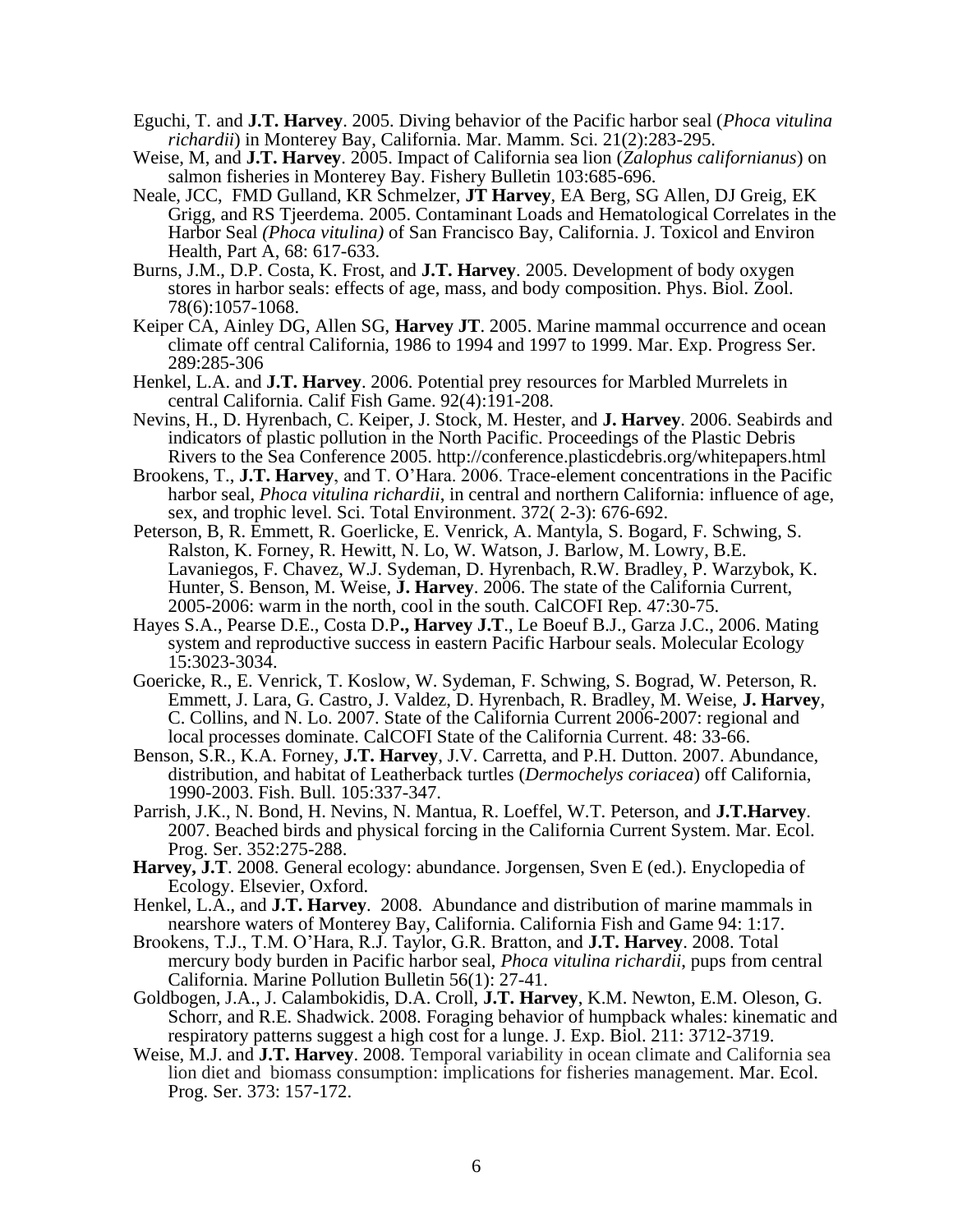- Peery, M.Z., L.A. Henkel, S.H. Newman, B.H. Becker, **J.T. Harvey**, and S.R. Beissinger. 2008. Effects of rapid flight-feather molt on postbreeding dispersal in a pursuit-diving seabirds. Auk 125(1): 113-123.
- Parker, P., **J.T. Harvey**, J.M. Maniscalco, and S. Atkinson. 2008. Pupping site fidelity among individual Steller sea lions (*Eumetopias jubatus*) at Chiswell Island, Alaska. Can. J. Zool. 86: 826-833.
- Phillips, E.M. and **J.T. Harvey**. 2009. A captive feeding study with the Pacific harbor seal (*Phoca vitulina richardii*): Implications for scat analysis. Mar. Mamm. Sci. 25(2): 373- 391.
- Hyrenbach, D., H. Nevins, M. Hestyer, C. Keiper, S. Webb, and **J. Harvey**. 2009. Seabirds indicate plastic pollution in the marine environment: quantifying spatial patterns and trends in Alaska. PP. 57-62, IN: Williams, M. and E. Ammann (eds.). Marine debris in Alaska: Coordinating our efforts. Alaska Sea Grant College Program, University of Alaska Fairbanks. 130 pp.
- Moore, E., S. Lyday, J. Roletto, K. Litle, J.K. Parrish, H. Nevins, **J. Harvey**, J. Moretenson, D. Greig, M. Piazza, A. Hermance, D. Lee, D. Adams, S. Allen, and S. Kell. 2009. Entanglements of marine mammals and seabirds in central California and the north-west coast of the United States 2001-2005. Mar. Poll. Bull. 58(2009): 1045-1051.
- Miller, M., H.S. Harris, S.C. Oates, M.M. Staedler, T. Tinker, D.A. Jessup, and **J.T. Harvey**. Lesions of juvenile harbor seals associated with forced copulation by southern sea otters. Aquatic Mamm. 36(4): 219-229.
- Neale, J.C.C., K.R. Schmelzer, **J.T. Harvey**, E.A. Berg, R.J. Small, E.K. Grigg, S.G. Allen, and R.S. Tjeerdema. 2009. PCB and DDE contamination in harbor seals (*Phoca vitulina*) from North-Central California and Bristol Bay, Alaska. Aquatic Mamm. 35(1):1-11.
- Brooks, L.B., **J.T. Harvey**, and W.J. Wallace. 2009. Tidal movements of east Pacific green turtle (*Chelonia mydas*) at a foraging area in Baja California Sur, Mexico. Mar. Ecol. Progress. Ser. 386:263-274.
- Newton, K.M., D.A. Croll, H.M. Nevins, S.R. Benson, **J.T. Harvey**, and B.R. Tershey. 2009. At-sea mortality of seabirds based on beachcast and offshore surveys. Mar. Ecol. Prog. Ser. 392:295-305.
- Weise, Michael J., **James T. Harvey**, and Daniel P. Costa. 2010. The role of body size in individual foraging strategies of a top marine predator. Ecology. 91(4): 1004-1015.
- Thomas, Kate, **J.T. Harvey**, T. Goldstein, J. Barakos, and F. Gulland. 2010. Movement, dive behavior, and survival of California sea lions (*Zalophus californianus*) posttreatment for domoic acid toxicosis. Mar. Mamm. Sci. 26(1): 36-52.
- Hall, L.A., P.J. Palsbøll, S.R. Beissinger, **J.T. Harvey**, M. Bérubé, M.G. Raphael, S.K. Nelson, R.T. Golightly, L. McFarlamne-Tranquilla, S.Newman, M.Z. Peery. 2009. Characterizing dispersal patterns in a threatened seabird with limited genetic structure. Mol. Ecol. 18(24): 5074-5085.
- **Harvey, J.T**. 2010. Review of Fifty years of flukes and flippers by W.E. Evans. Mar. Mamm. Sci. 26(1):251-252.
- Phillips, E.M., H.M. Nevins, S.A. Hatch, A.M. Ramry, M.A. Miller, **J.T. Harvey**. 2010. Seabird bycatch in Alaska demersal longline fishery trials: a demographic summary. Mar. Ornith. 38: 111-117.
- Graham, T.R., **J.T. Harvey**, S.R. Benson, J.S. Renfree, and D.A. Demer. 2010. The acoustic identification and enumeration of scypozoan jellies, prey for leatherback turtles (*Dermochelys coriacea*) off central California. ICES J. Mar. Sci. 67:1-10.
- Harris, H.S., S.C. Oates, M.M. Staedler, M.T. Tinker, D.A. Jessup, **J.T. Harvey**, and M.A. Miller. 2010. Lesions and behavior associated with forced copulation of juvenile Pacific harbor seals (*Phoca vitulina richardsi*) by southern sea otters (*Enhydra lutris nereis*). Aquat. Mamm. 36(4):331-341.
- Sweeney, J. and **J.T. Harvey**. 2011. Diet estimation in California sea lions, *Zalophus californianus*. Mar. Mamm. Sci. 27(4): 279-301.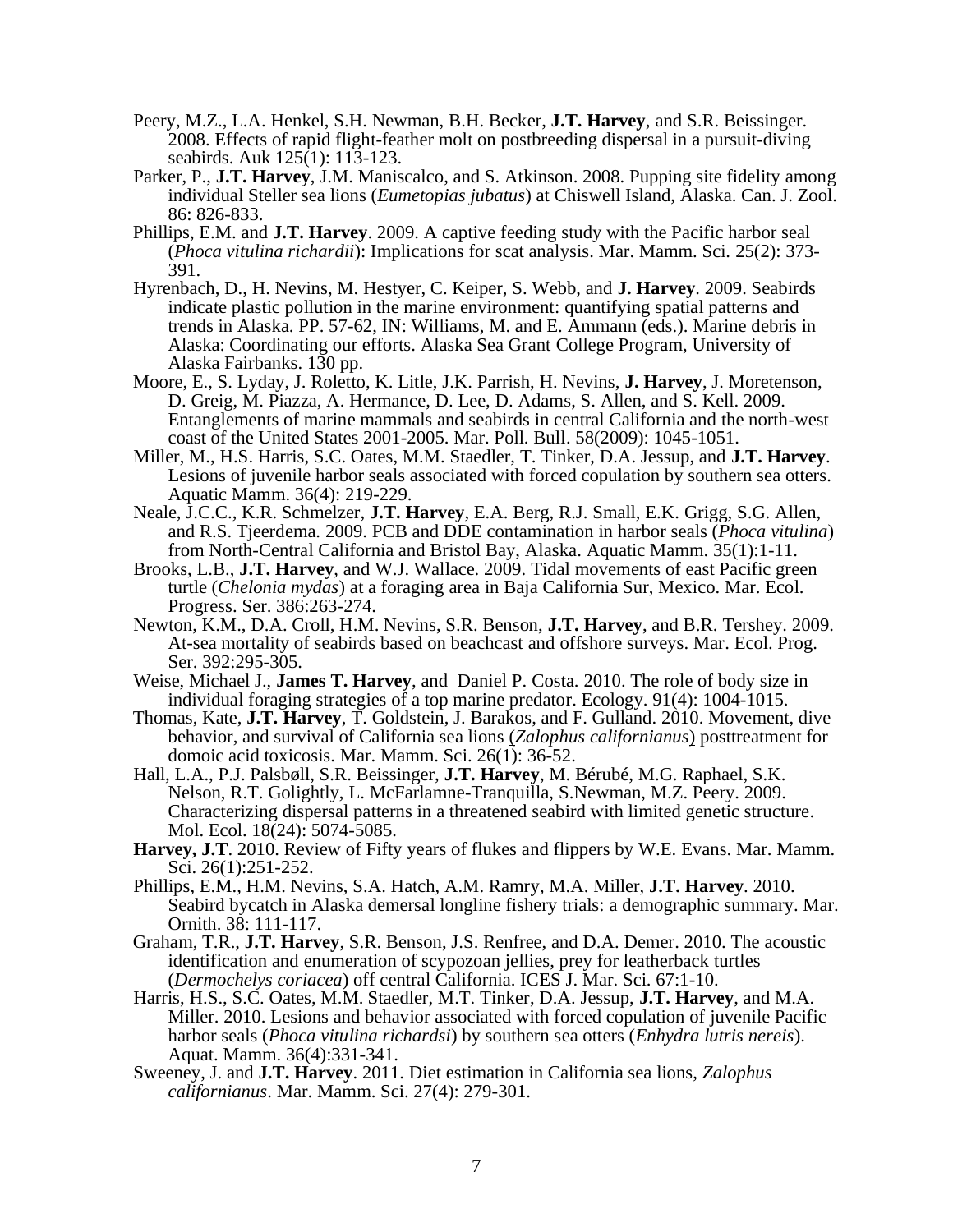- **Harvey, J.T**. and D.P. Goley. 2011. Determining a correction factor for aerial surveys of harbor seals in California. Mar. Mamm. Sci. 27(4): 719-735.
- Nevins, Hannahrose M, S.R. Benson, E.M. Phillips, J. de Marignac, A.P. DeVogelaere, J.A. Ames and **J.T. Harvey**. 2011. Coastal Ocean Mammal and Bird Education and Research Surveys (BeachCOMBERS), 1997-2007: ten years of monitoring beached marine birds and mammals in the Monterey Bay National Marine Sanctuary. Marine Sanctuaries Conservation Series ONMS11-02. U.S. Department of Commerce, National Oceanic and Atmospheric Administration, Office of National Marine Sanctuaries, Silver Spring, MD. 63 pp.
- Greig, D.J., Ylitalo, G.M., Wheeler, E.A., Boyd, D., Gulland, F.M.D., Yanagida, G.K., **Harvey, J.T**., and Hall, A.J.H. 2011. Geography and stage of development affect persistent organic pollutants in stranded and wild-caught harbor seal pups from central California. Science of the Total Environment 409: 3537-3547.
- Germain, L.R., M.D. McCarthy P.L. Koch, and **J. Harvey**. 2012. Stable carbon and nitrogen isotopes in multiple tiussues of wild and captive harbor seals (*Phoca vitulina*) off the California coast. Marine Mammal Science 28(3): 542-560.
- Adams, J. MacLeod, C., Suryan, R.M., Hyrenbach, K.D. & **Harvey, J.T**. 2012. Summer-time use of west coast US National Marine Sanctuaries by migrating sooty shearwaters (*Puffinus griseus*). *Biolo*g*ical Conservation* 156(2012): 105-116.
- Burrows, J.A., **J.T. Harvey**, K.M. Newton, D.A. Croll, and S.R. Benson. 2012. Marine mammal response to interannual variability in Monterey Bay, California. Mar. Ecol. Progress Ser. 461:257-271.
- McHuron, Elizabeth A., **James T. Harvey**, Judith M. Castellini, and Todd M. O'Hara. 2012. Hair sampling location in harbor seals (*Phoca vitulina*) affects mercury and selenium concentrations: implications for study design of trace element determination in pinnipeds. Mar. Pollution Bull. 60:765-767.
- Frechette, D., A-M.K. Osterback, S.A. Hayes, M.H. Morgan, J.W. Moore, S.A. Shaffer, and **J.T. Harvey**. 2012. Assessing avian predation of juvenile salmonids using PIT tag recoveries and mark-recapture methods. N. Amer. J. Fish Manage. 32(6): 1237-1250.
- McHuron, E.A., D.J. Greig, K. Colegrove, K.M. Fleetwood, T.R. Spraker, F.M.D. Gulland, **J.T. Harvey**, K.A. Lefebvre, E.R. Frame. 2013. Domoic acid exposure and associated clinical signs and histopathology in Pacific harbor seals (*Phoca vitulina richardii*). Harmful Algae 23 (2013):28-33.
- Hughes, S.N., D.J. Greig, W.A. Miller, B.A. Byrne, F.M.D. Gulland, and **J.T. Harvey**. 2013. Dynamics of *Vibrio* spp. with virulence genes detected in Pacific harbor seals (*Phoca vitulina richardii*) off California: implication for marine mammal health. Microbial Ecol. 65:982-994.
- McHuron, E., M. Miller, C.H. Gardiner, **J.T. Harvey**. 2013. Possible *Pelodera* sp. infection in the Pacific harbor seal (*Phoca vitulina richardii*). J. Zoo Wildl. Med. 44(3):799-802.
- Frechette, D., A.K. Osterback, S.A. Hayes, J.W. Moore, S.A. Shaffer, and **J.T. Harvey**. 2013. A bioenergetics approach to assessing potential impacts of avian predation on juvenile stellhead during freshwater rearing. North Amer J Fish. Manage. 33(5):1024-1038.
- Germain, L.R., P.L. Koch, **J.T. Harvey**, and M.D. McCarthy. 2013. Nitrogen isotope fractionaction in amino acids from harbor seals: Implications for compound-specific trophic position calculations. Mar. Ecol. Prog Ser. 482(2013):265-277.
- Laird A. Henkel, Hannahrose Nevins, Marida Martin, Susan Sugarman, **James T. Harvey**, and Michael H. Ziccardi. 2014. Chronic oiling of marine birds in California by natural petroleum seeps, shipwrecks, and other sources. Mar. Poll. Bull. 79(2014):155-163.
- **Harvey, James T**., Theresa Friend, and Elizabeth A. McHuron. 2014. Cephalopod remains from stomachs of sperm whales (*Physeter macrocephalus*) that mass-stranded along the Oregon coast. Mar. Mamm. Sci. 30(2): 609-625.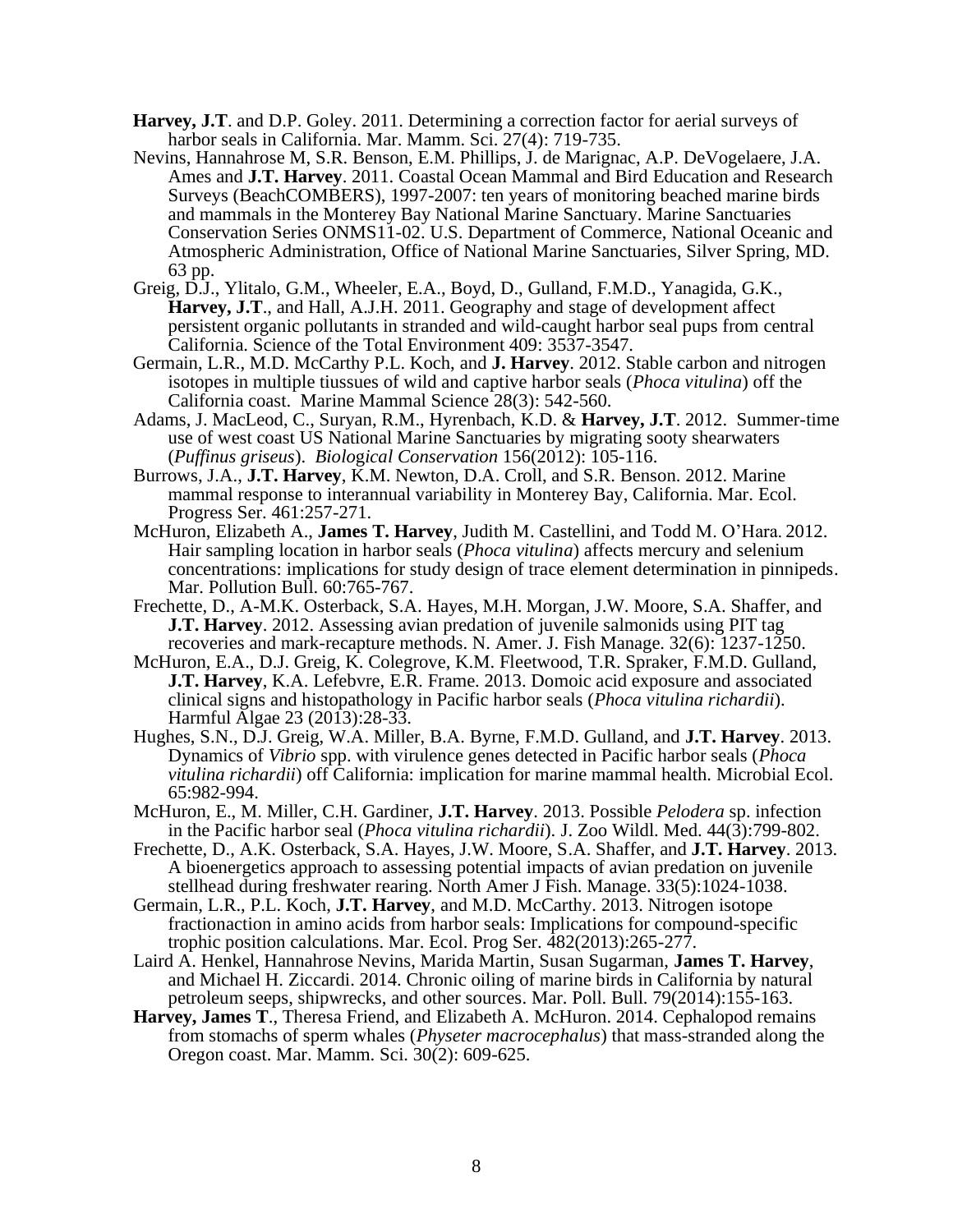- McHuron, Elizabeth A., **James T. Harvey**, J. Margaret Castellini, Craig A. Stricker, and Todd M. O'Hara. 2014. Selenium and mercury concentrations in harbor seals (*Phoca vitulina*) from central California: health implications in an urbanized estuary. Mar. Poll. Bull. 83(1): 48-57.
- Donnelly-Greenan, Erica, **James T. Harvey**, Hannahrose M. Nevins, Michelle M. Hester, and William A. Walker. 2014. Prey and plastic ingestion of Pacific Northern Fulmars (*Fulmarus glacialis rogersi*) from Monterey Bay, California. Mar. Poll. Bull. (85)1:214- 224.
- Young, Colleen, Scott M. Gende, and **James T. Harvey**. 2014. Effects of vessels on harbor seals in Glacier Bay National Park. Tourism in Marine Environments 10(1-2):5-20.
- Webb, Lisa A. and **James T. Harvey**. 2014. Diet of a piscivorous seabird reveals information on spatiotemporal variation in abundance of forage fishes in the Monterey Bay region. CalCOFI Repts. 55(2014):93-95.
- Greig, Denise J., Frances M.D. Gulland, Woutrina A. Smith, Patricia A. Conrad, Cara L. Field, Michelle Fleetwood, **James T. Harvey**, Hon S. Ip, Spencer Jang, Andrea Packman, Elizabeth Wheeler, and Ailsa J. Hall. 2014. Surveillance for zoonotic and selected pathogens in harbor seals *Phoca vitulina* from central California. Diseases of Aquat. Animals 111:93-106.
- Jacobsen, E.K., K.A. Forney, and **J.T. Harvey**. 2015. Acoustic evidence that harbor porpoises (*Phocoena phocoena*) avoid bottlenose dolphins (*Tursiops truncatus*). Mar. Mamm. Sci. 31(1):386-397.
- Adams, J., W.A. Walker, E.J. Burton, and **J.T. Harvey**. 2015. Stomach contents of a Cuvier's beaked whale (*Ziphius cavirostris*) stranded in Monterey Bay, California. Northwest Nat. 96:93-98.
- Frechette, D., A-M. K. Osterback, S.A. Hayes, J.W. Moore, S.A. Shaffer, M. Pavelka, C. Winchell, and **J.T. Harvey**. 2015. Assessing the relationship between gulls and salmon in central California using radio telemetry. N. Amer. J. Fish. Manage. 35(4): 775-788.
- Webb, L. and **J.T. Harvey**. 2015. Diet of a piscivorous seabird reveals spatiotemporal variation in abundance of forage fishes in the Monterey Bay region. J. Mar. Syst. 146:59- 71.
- Manugian, S., W. Van Bonn, **J.T. Harvey**. 2015. Modified technique for the subcutaneous implantation of radio transmitters in harbor seals (*Phoca vitulina richardii*) under field conditions. Vet. Record Case Repts. 2015(3):
- Gibble, C. and **J.T. Harvey**. 2015. Food habits of harbor seals (*Phoca vitulina richardii*) as an indicator of invasive species in San Francisco, California. Mar. Mamm. Sci. 31(3):1014- 1034.
- Carretta, James V., K. Danil, S.J. Chivers, D.W. Weller, D.S. Janiger, M. Berman-Kowalewski, K. M. Hernandez, **J.T. Harvey**, R.C. Dunkin, D.R. Casper, S. Stoudt, M. Flannery, K. Wilkinson, J. Huggins, and D.M. Lambourn. 2015. Recovery rates of bottlenose dolphin (*Tursiops truncatus*) carcasses estimated from stranding and survival data. Mar. Mamm. Sci. 32(1): 349-362.
- Szesciorka, A.R., J. Calambokidis, and **J.T. Harvey**. 2016. Testing tag attachments to increase the attachment duration of archival tags on baleen whales. Animal Biotelemetry. http://animalbiotelemetry.biomedcentral.com/articles/10.1186/s40317-016-0110-y
- **Harvey, J**. and Bowen, D. 2016. *Phoca vitulina ssp. concolor*. The IUCN Red List of Threatened Species 2016: e.T17021A66991505.
- http://dx.doi.org/10.2305/IUCN.UK.2016-1.RLTS.T17021A66991505.en **Harvey, J.** 2016. *Phoca vitulina ssp. richardii.* The IUCN Red List of Threatened Species 2016: e.T17022A66991556. [http://dx.doi.org/10.2305/IUCN.UK.2016-](http://dx.doi.org/10.2305/IUCN.UK.2016-1.RLTS.T17022A66991556.en) [1.RLTS.T17022A66991556.en](http://dx.doi.org/10.2305/IUCN.UK.2016-1.RLTS.T17022A66991556.en)
- **Harvey, J**. 2016. *Phoca vitulina ssp. mellonae*. The IUCN Red List of Threatened Species 2016: e.T17018A66991348. [http://dx.doi.org/10.2305/IUCN.UK.2016-](http://dx.doi.org/10.2305/IUCN.UK.2016-1.RLTS.T17018A66991348.en) [1.RLTS.T17018A66991348.en](http://dx.doi.org/10.2305/IUCN.UK.2016-1.RLTS.T17018A66991348.en)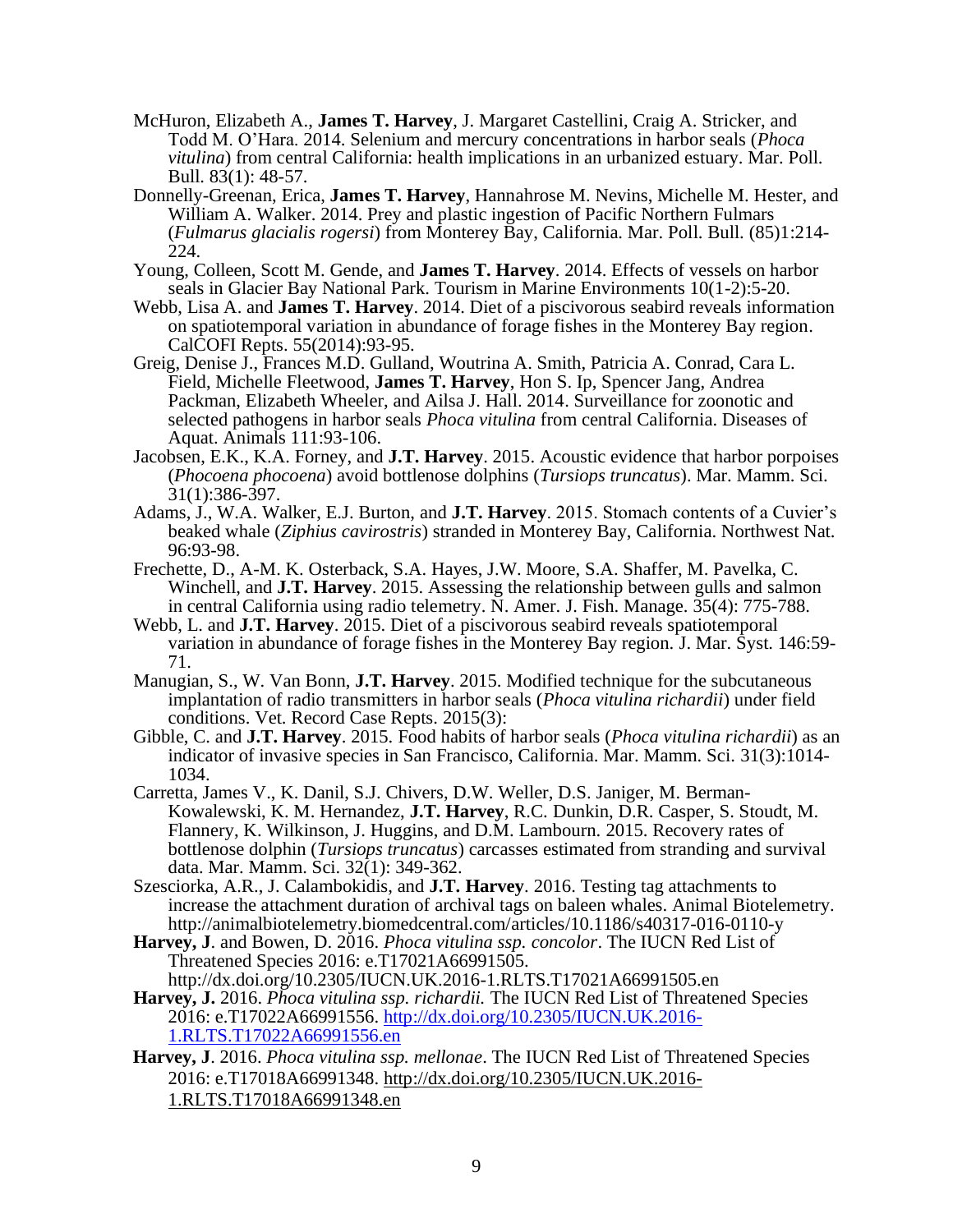- **Harvey, J**. 2016. *Phoca vitulina ssp. stejnegeri*. The IUCN Red List of Threatened Species 2016: e.T17014A66991317. http://dx.doi.org/10.2305/IUCN.UK.2016- .RLTS.T17014A66991317.en
- Clark, Casey T., Alyson H. Fleming, **James T. Harvey**, John Calambokidis. 2017. Heavy with child? Pregnancy status and stable isotope ratios as determined from biopsies of humpback whales. Conservation Physiology. 2916 4(1): 1-13. http://conphys.oxfordjournals.org/cgi/content/full/cow050?:st-ijkey=UIIa5TFqN4qUGL5&keytyp [e=ref](http://conphys.oxfordjournals.org/cgi/content/full/cow050?ijkey=UIIa5TFqN4qUGL5&keytype=ref)
- Norris, T.A, C.L. Littnan, F.M.D. Gulland, J.D. Baker, and **J.T. Harvey**. 2017. An integrated approach for assessing translocation as an effective conservation tool for Hawaiian monk seals. Endangerd Species Res. 32:103-115.
- Manugian, S., D. Greig, D. Lee, B.H. Becker, S. Allen, M. Lowry, and **J.T. Harvey**. 2017. Survival probabilities and movements of harbor seals in north-central California. Mar. Mamm. Sci. 33(1):154-171.
- Fossette, S., S.J. Bogard, E.L. Hazen, G. Abrahms, K.M. Newton, J. Calambokidis, J.A. Burrows, J. Goldbogen**, J. Harvey**, B. Marinovic, B. Tershy, and D.A. Croll. 2017. Resource partitioning facilitates coexistence in sympatric cetaceans in the California Current. Ecol. and Evol. 7(21):9085-9097.
- Gibble, C., R. Duerr, B. Bodenstein, K. Lindquist, J. Lindsey, J. Beck, L. Hinkel, J. Roletto, **J. Harvey**, and R. Kudela. 2018. Investigation of a largescale common murre (*Uria aagle*) mortality event in California in 2015. J. Wildl. Diseases 54(3) – Short Communication. 54(3):569-574.
- Jones, T., J.K. Parrish, P. MacCready, W.T. Peterson, E.P. Bkorkstedt, N.A. Bond, L.Y. Balance, W. Bowes, J.M. Hipfner, K. Lindquist, J. Lindsey, H.M. Nevins, R.R. Robertson, J. Roletto, L. Wilson, T. Joyce, **J. Harvey**, V. Participant. 2018. Massive mortality of a planktivorous seabird in response to a marine heatwave. Geophysical Research Letter 45. https://doi.org/10.1002/2017GL076164
- Greig, Denise J., Frances M.D. Gulland, **James T. Harvey**, Mike Lonergran, and Ailsa J. Hall. 2019. Harbor seal pup dispersal and factors affecting their probability of survival. Marine Mammal Science 35(1):187-209.
- Donnelly-Greenan, E., M.H. Nevins, **J.T. Harvey**. 2019. Entangled seabird and marine mammal reports from citizen science surveys from coastal California (1997-2017). Mar. Poll. Bull. 149:e110557.
- Benson, S.R., K.A. Forney, J.E. Moore, J.E. Moore, E.L. LaCasella, **J.T. Harvey**, and J.V. Carretta. 2020. A long-term decline in the abundance of endangered leatherback turtles, *Dermochelys coriacea*, at a foraging ground in the California Current Ecosystem. Global Ecol. and Conserv. 24. E01371.
- **Harvey, J.T**., M. Chudzinska, B. McConnell, and G. Hastie. In press. Chapter 10. The harbor seal: the most ubiquitous phocid in the northern hemisphere. IN: Ethology of earless or true seals. Editors D. Costa and E. McHuron. Theology and behavioral ecology of marine mammals. Senior Editor Bernd Wursig. Springer.

### **Papers Submitted or in Preparation**:

- Curtis, K.A., M.S. Lowry, J.M. Sweeney, A.J. Orr, **J.T. Harvey**. In prep. Predicting prey recovery from scats of California sea lions (*Zalophus californianus*) for novel prey species and sizes.
- Marlene M. Colón-Llavina, Simonetta Mattiucci, Giuseppe Nascetti, **James T. Harvey**, Ernest H. Williams, Jr. and Antonio A. Mignucci-Giannoni. In prep. Metazoan Parasites from Marine Mammals Stranded in California.
- Germain, L.R., P.L. Koch, **J.T. Harvey**, and M.D. McCarthy. In prep. Carbon and nitrogen isotope ratios in individual amino acids ( $\delta^{13}C_{AA}$  and  $\delta^{15}N_{AA}$ ) in California harbor seals reflect foraging and trophic position differences.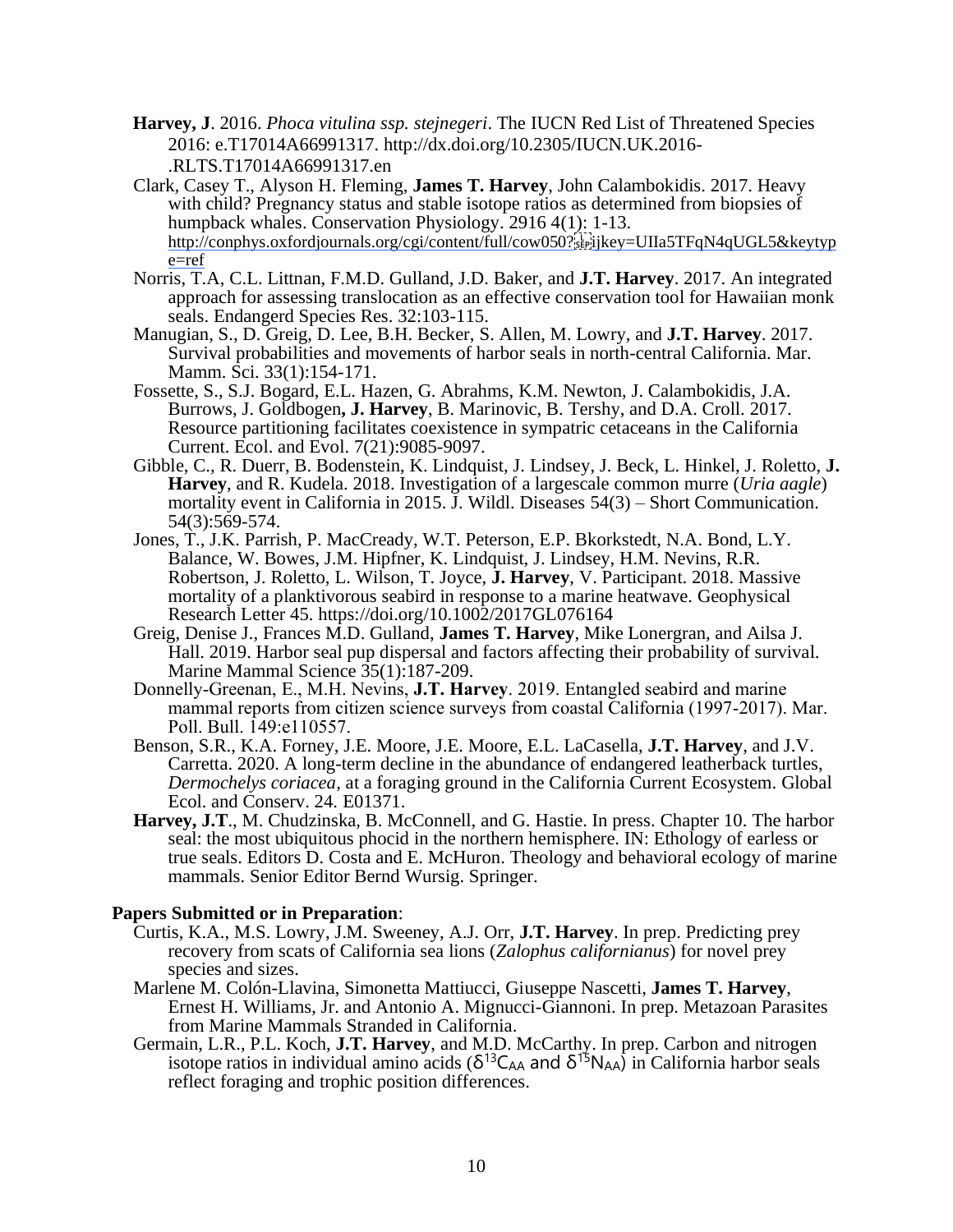- Golson, Emily A., M. Tim Tinker, **James T. Harvey**, Greg A. Breed, and Tomoharu Eguchi. In prep. Predicting oil spill impacts on southern sea otters (*Enhydra lutris nereis*): Application of a mechanistic model. Ecol. Appli.
- Germain, L.R., M.D. McCarthy P.L. Koch, and  $\mathbf{J}$ . Harvey. Submitted. Amino acid  $\delta^{15}$ <sub>N</sub> fractionization in harbor seals: Implications for estimating trophic relationship in urea vs. ammonia excreting animals. Ecology. To be submitted MEPS.
- Chivers, S.J., B. Hanson, J. Laake, P. Gearin, M. Muto, J. Calambokidis, D. Duffield, T. McGuire, J. Hodder, D. Greig, J. Harvey, K. M. Robertson, and B. Hancock. In prep. Additional genetic evidence for population structure of Phocoena phocoena off the coasts of CA/OR/WA.
- Marlene M. Colón-Llavina, Antonio A. Mignucci-Giannoni, Simonetta Mattiucci, Alice Valentini, James T. Harvey, and Ernest H. Williams Jr. in review. Metazoan Parasites from Marine Mammals Stranded in California. Submitted to Pacific Science.

### **Recent Reports**:

Donnelly-Greenan, E., Harvey, J., DeVogelaere, A., Nevins, H., Lindsey, J., McMorran, R., Marek, J., Grant, C., Martin, M., Knaub, S., Benson, S., Chang, L., and E. Phillips. 2019. Coastal ocean mammal and bird education and research surveys (BeachCOMBERS), 1997-2017: Twenty years of monitoring the California coast. Unpublished report, Moss Landing Marine Laboratories, San Jose State University. 22 p. [https://www.mlml.calstate.edu/beachcombers/wp-content/uploads/sites/35/2019/07/BC-](https://www.mlml.calstate.edu/beachcombers/wp-content/uploads/sites/35/2019/07/BC-20-yr-report-summary-1.pdf)[20-yr-report-summary-1.pdf](https://www.mlml.calstate.edu/beachcombers/wp-content/uploads/sites/35/2019/07/BC-20-yr-report-summary-1.pdf)

### **Grants** (N = 149; \$ 7,512,805):

- American Society of Mammalogists, Grants-in-Aid of research. 1983. Supported preliminary work on attaching radio-tags to the heads of pinnipeds, \$487.
- Oregon Department of Fish and Wildlife, nongame research. 1984. Supported the purchase of radio-telemetry gear for a study of harbor seals, \$3,121.
- National Marine Fisheries Service, National Marine Mammal Laboratory. 1984. Funded a study of the digestion of fish otoliths in harbor seals, (Contract No. 41 USC 252 C 3), \$1,250.
- National Marine Fisheries Service, National Marine Mammal Laboratory. 1985. Provided 10 radio-tags for a study of the association of harbor seal pups with their mothers, \$1,800.
- National Marine Fisheries Service, through the Cooperative Institute for Marine Resource Studies. 1985. Provided funds to investigate the size distribution of seals along the coast of Oregon, \$1,500.
- Oregon Coast Aquarium. 1985. Support for a study of the survival of harbor seals once released into the wild after years of captivity, \$2,000.
- Walter G. Jones Memorial Scholarship. 1986. Fisheries Development Award, Oregon State University, \$400. National Research Council Post-doctoral Fellowship, National Marine Mammal Laboratory, National Marine Fisheries Service, Seattle, WA. 1988. Feeding Ecology of pinnipeds, \$50,700.
- National Marine Fisheries Service, Southwest Fisheries Center. 1990. Monitoring cetacean moralities in fisheries of Monterey Bay, \$6,000.
- Texas A&M University at Galveston. 1990. Underwater recordings of whales using trained sea lions, \$1,500.
- National Marine Fisheries Service, Southwest Fisheries Center. 1990. Post-mortem examinations of marine birds and mammals caught in gillnet fishery, \$4,000.
- San Francisco Estuary Project, Gaps in Knowledge Program. 1991. Toxic pollution in San Francisco Bay: implications for harbor seal health and reproduction, \$40,066. (Coprinciple investigator with Dianne Kopec).
- National Geographic Society. 1991. Use of trained California sea lions for recording underwater behaviors of whales, \$15,500.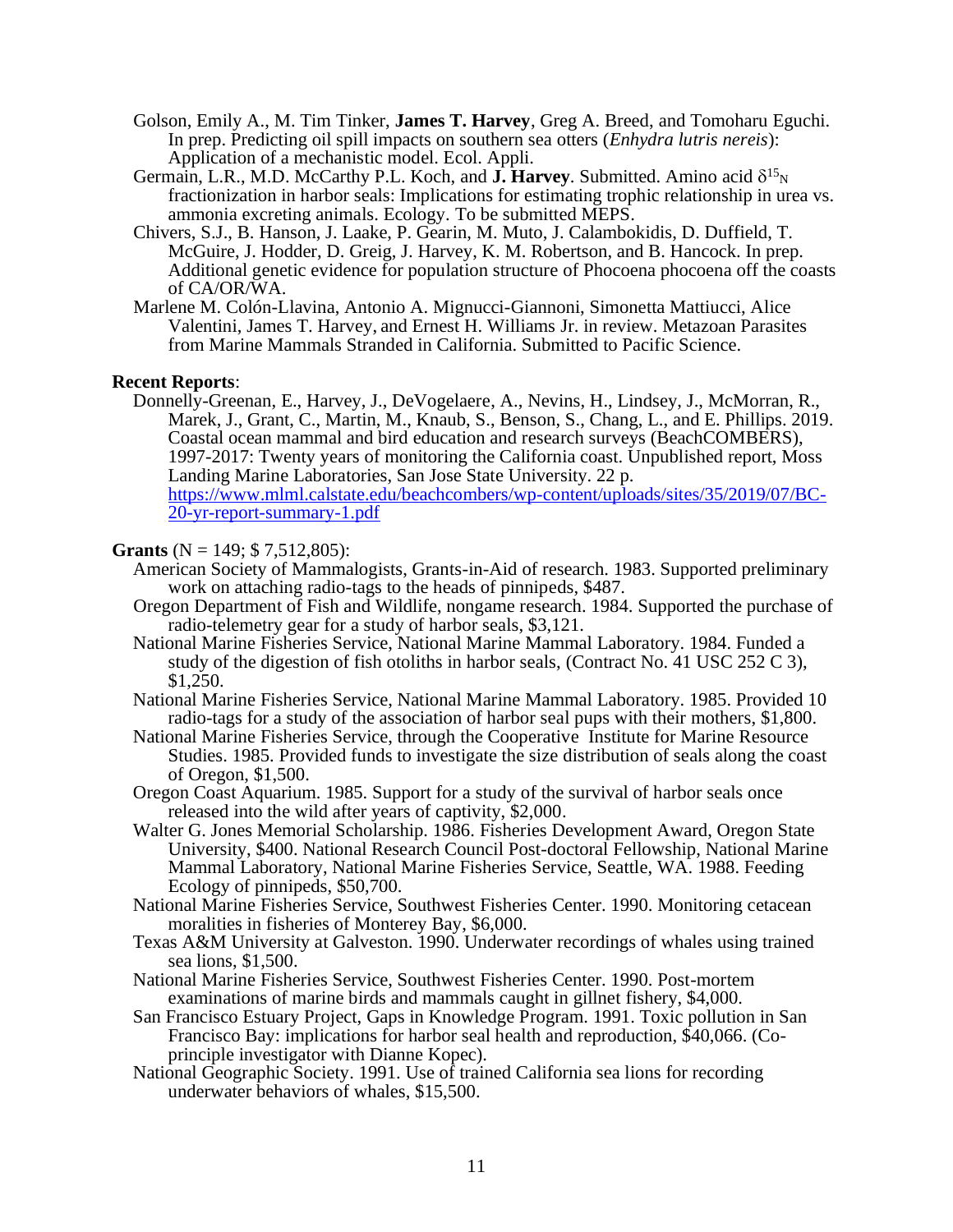- Environmental Protection Agency, University Academic Research Involvement Program for the San Francisco Bay/Delta. 1991. Habitat use of harbor seals in San Francisco Bay, \$41,744.
- National Marine Fisheries Service. 1991. Photoidentification of bottlenose dolphins in Monterey Bay, \$500.00.
- Office of Naval Research. Effect of low frequency sound on seasonal foraging ecology and diving behavior of the New Zealand fur seal, \$30,000. (co-PI Rob Mattlin).
- Office of Naval Research. 1992. Remote recovery of data acquisition systems on marine mammals, \$21,075.
- San Jose State University Foundation. 1993. The JASON Project: Tagging gray whales in San Ignacio Lagoon, travel award, \$2,500.
- San Jose State University Foundation Research Grant. 1993. Coupling of physical and biological processes in Monterey Bay, \$2,500.
- Sea Grant Trainee. 1993. Genetic engineering of fast growing strains of abalone, \$6,240. (co-PI Dr. Dennis Powers).
- United State Navy. 1993. Effects of dredge disposal on marine birds and mammals at the Navy disposal site. \$22,000.
- Army Corp. of Engineers. 1993. Mitigation for effects of repair of the Monterey breakwater on marine birds and mammals. \$15,455.
- The Bay Foundation. 1993. Genetic variation of Pacific harbor seals (Phoca vitulina) from the inner and outer coasts of Washington and Monterey Bay, California. \$3,385 (co-PI Meg Lamont).
- United State Navy. 1993. Ship shock trials seabird surveys off southern California. \$23,442.
- Office of Naval Research. 1994. Development of a new delivery and attachment system for tagging large cetaceans. \$163,363.
- Office of Naval Research. 1994. Effects of low frequency sound on harbor seals. \$115,807.

University of California Sea Grant. 1994. Genetic engineering of fast growing strains. \$13,104. (co-PI D. Powers, Hopkins Marine Station).

- University of California, Santa Cruz. 1994. Shipboard surveys of marine mammals off Point Sur related to the ATOC experiment. \$24,439.
- City of Monterey. 1994. Boat ramp repair and effects on sea otters. \$2,874.
- San Jose State University. 1994. Prevalence of Morbillivirus among harbor seals (Phoca vitulina) in the North Pacific. \$7,500 (co-PI John Boothby).
- Monterey Bay National Marine Sanctuary. 1995. Monitoring abundance and distribution of marine birds and mammals in Monterey Bay, California. \$5,149.
- National Oceanic and Atmospheric Administration. 1995. Marine mammal studies in the central California National Marine Sanctuaries. \$75,000 (co-PIs Dan Costa, Don Croll, and Terrie Williams, UCSC).
- National Marine Fisheries Service. 1996. Survey of tagged California sea lions near Monterey, California. \$2,336.
- National Marine Fisheries Service. 1996. development of a remote attachment method for tagging pinnipeds. \$5,744.
- Oiled Wildlife Care Network. 1996. Assessment of the post-release survival of rehabilitated and free-ranging harbor seal (Phoca vitulina) pups. \$20,199.40
- Mennen Foundation. 1996. Recording and tagging large whales using trained sea lions. \$20,000. (co-PI Jenifer Hurley)
- Columbus Zoo. 1996. Recording underwater behaviors of whale using trained sea lions. \$1,400. (co-PI Jenifer Hurley)
- California Urban Environmental Research and Education Center. 1997. Establishing a beach monitoring program to assess natural and anthropogenic changes in populations of birds, mammals and turtles in the Monterey Bay National Marine Sanctuary. \$7,227.00.
- NOAA, Monterey Bay National Marine Sanctuary. 1997. Establishing a beach monitoring program to assess natural and anthropogenic changes in populations of birds, mammals and turtles in the Monterey Bay National Marine Sanctuary. \$14,685.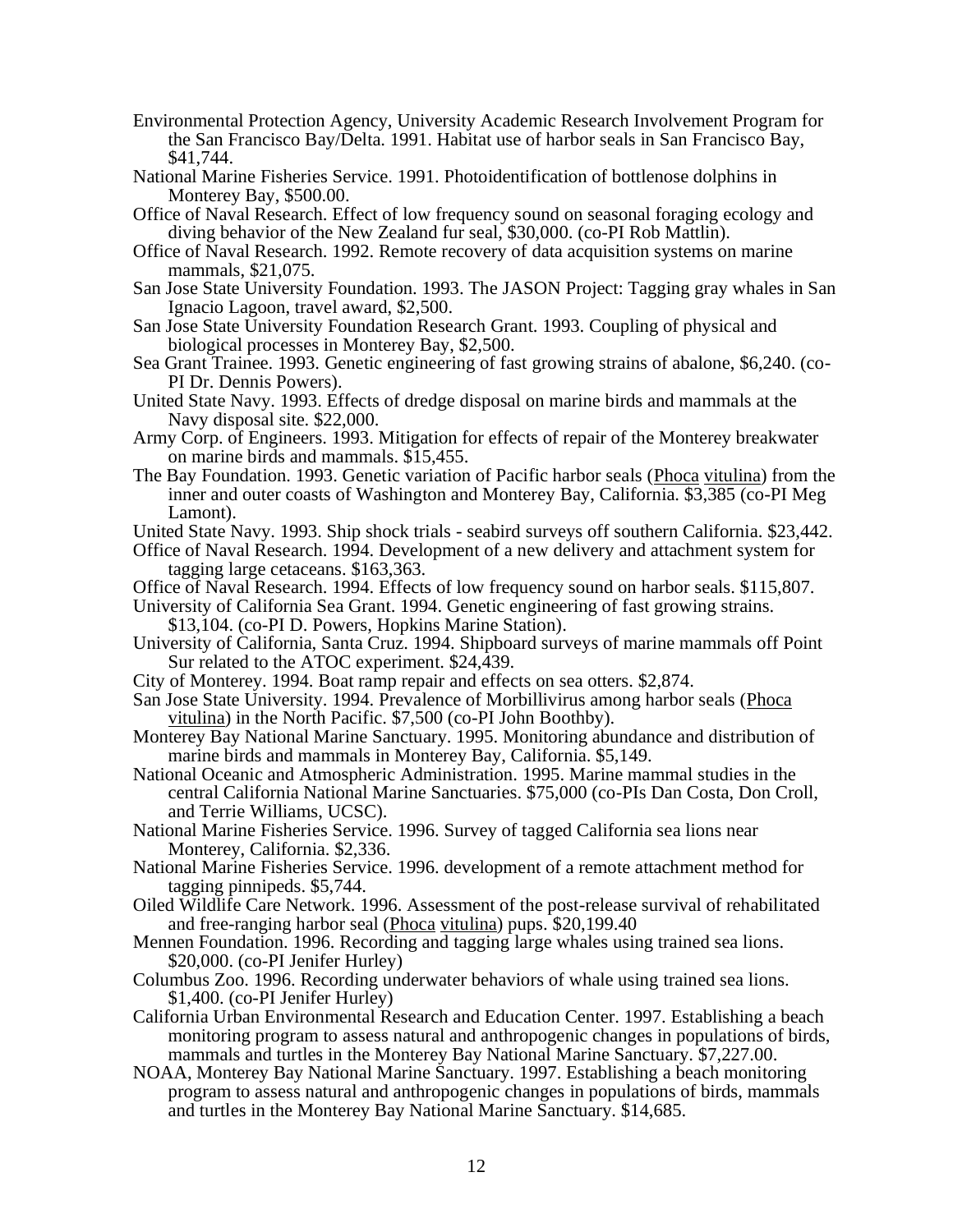- Dickinson Foundation. 1997. SLEWTH: Sea Lions Exploring Whales and Their Habitats. \$10,000. (co-PI Jenifer Hurley)
- Packard Foundation. 1997. Recording and tagging large whales using trained sea lions. \$22,428. (co-PI Jenifer Hurley)
- National Marine Fisheries Service. 1998. Assessment of impacts of harbor seals and California sea lions on depressed salmonids on the San Lorenzo River, California. \$39,996.00.
- National Science Foundation. 1999. FSML: upgrading the small boat and diving facilities at Moss Landing Marine Laboratories. \$89,999.00. (co-PIs Mike Prince and John Heine)
- Oiled Wildlife Care Network. 1999. Health, condition, and reproductive rates of harbor seals in Monterey Bay, California. \$6,300.00.
- Packard Foundation. 1999. Impact of California sea lions and harbor seals on salmonid fisheries in Monterey Bay, California. \$19,720.
- Homeland Foundation. 1999. Climate change and endangered whales in coastal upwelling centers. \$30,000 (co-PIs Don Croll, UCSC and Mike Prince, MLML).
- National Oceanic and Atmospheric Administration. 1999. National Estuarine Research Reserve Graduate Research Fellowship. \$24,750 (co-PI Sarah Connors)
- National Marine Fisheries Service. 1999. Assessing the impacts of pinniped foraging on salmonids in the San Lorenzo River and Monterey Bay. \$50,000.
- Department of Commerce. 1999. Maintaining the MBNMS Beach COMBERS program: Assessing shores with surveys of beachcast organisms. \$15,120.
- California Department of Transportation (Caltrans). 1999. Marbled murrelet biological survey. \$44,570.
- URS Corp. 2000. Assessing the impacts of the proposed expansion of the SF airport, evaluating the EIR/EIS. \$11,562.
- OWCN. 2001. Survival, movement, and food habits of Pacific harbor seal (*Phoca vitulina richardii*) juveniles in central California. \$6,300.
- OWCN. 2001. Common murre (*Uria aalge*) diving, hematology, and foraging habitat use in central California. \$19,152.
- Department of Commerce (NMFS). 2001. Assessing how sea lions detect hooked fish. \$29,997.
- National Marine Fisheries Service. 2001. Assessment of California sea lion impacts on salmonids near Ano Nuevo Island, California. \$39,000. (co-PI Mike Weise).
- National Marine Fisheries Service. 2001. Assessment of impacts Pacific harbor seals on depressed salmonids on the San Lorenzo River, California during 2001-2002. \$40,000. (co-PI Mike Weise).
- Department of Transportation, California. 2001. Monitoring marbled murrelets at Ano Nuevo Bay. \$67,587.
- National Park Service, Point Reyes National Seashore. Montoring pinnipeds at Point Reyes. \$2,500.
- National Marine Fisheries Service. 2001. Assessing seasonal abundance and distribution of pinnipeds in central California. \$3,643.
- Department of Commerce, Monterey Bay National Marine Sanctuary. 2001. Assessing santuary shores and surveys of beachcast organisms. \$22,790.
- Oiled Wildlife Care Network. 2002. Hematology, plasma chemistry, and movements of the Sooty Shearwater (*Puffinus griseus*): reponse to changes in body condition, food habits, and ocean conditions. \$28,176 (co-PI Josh Adams).
- Oiled Wildlife Care Network. 2002. Diving and hematology of Common Murre (*Uria aalge*) in Monterey bay, CA. \$34,655 (co-PI Hannah Nevins).
- National Marine Fisheries Service. 2002. Assessment of genetic techniques to identify prey species recovered in captive California sea lion fecal samples. \$20,000.
- San Jose State University. Professional Development Funds. 2002. \$408.
- Department of Commerce. 2003. Movements, dive behavior, and survival of post-release California sea lions after rehabilitation from domoic acid toxicity. \$95,019.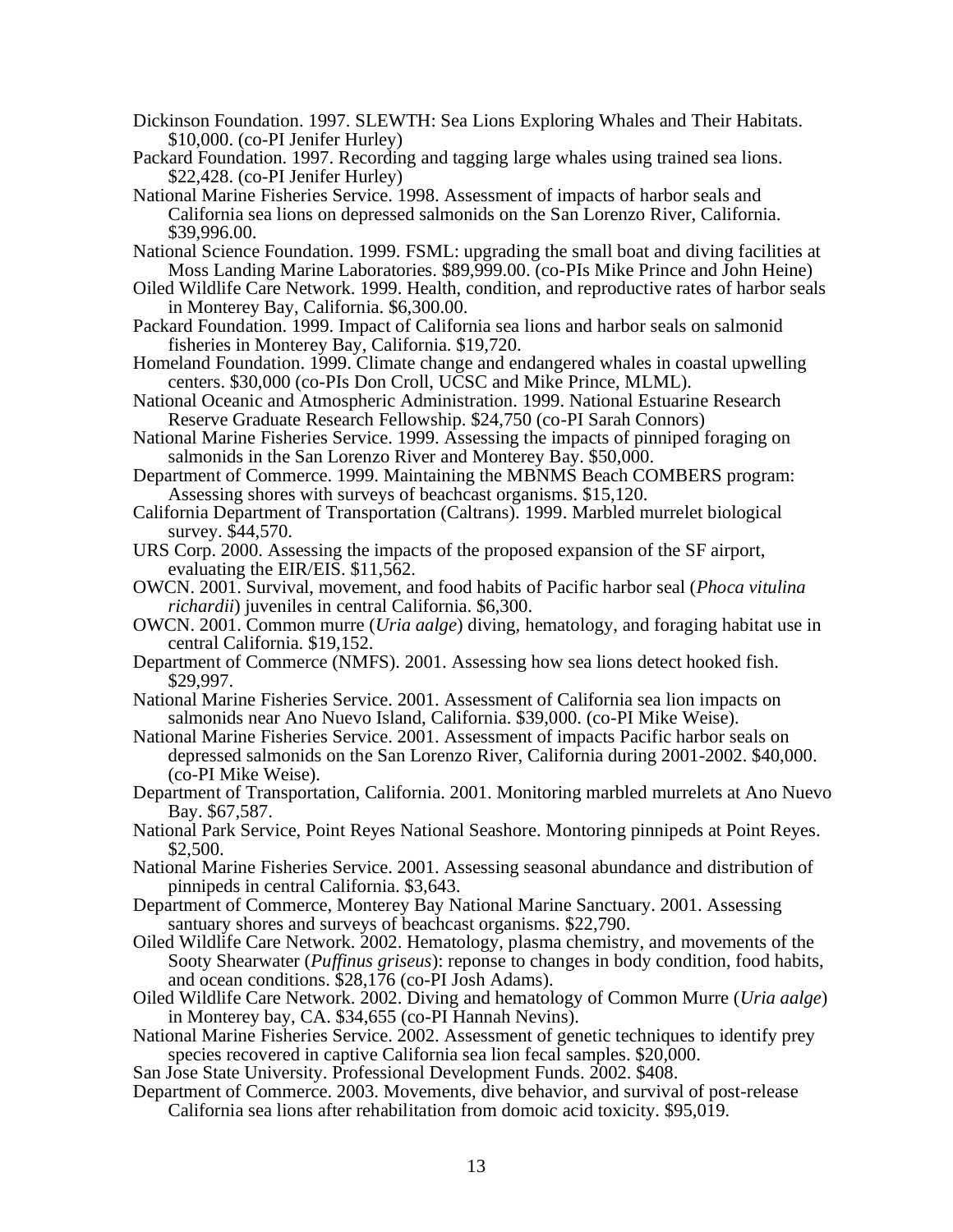- Department of Commerce. 2003. Gray whale and other large whale stranding investigations: a collaboration of marine mammal stranding participants in central California. \$95,680.
- Pacific States Marine Fisheries. 2003. Capture and tagging of harbor seals in central California. \$40,000.
- Department of Commerce. 2003. Movements, dive behavior, and survival of post-release California sea lions after rehabilitation from domoic acid toxicity. \$97,321.
- Department of Commerce. 2003. Improving the response to marine mammal strandings at MLML in central California. \$99,716.
- San Jose State University. Professional Development Funds. 2003. \$2,200.
- Department of Commerce, Monterey Bay National Marine Sanctuary. 2001. Assessing santuary shores and surveys of beachcast organisms. \$75,956.
- National Marine Fisheries Service. 2003. Assessing biases in pinniped prey studies. \$93,015.
- National Marine Fisheries Service. 2003. Assessing biases in California sea lion prey studies. \$19,000.
- National Marine Fisheries Service. 2003. Assessing biases in pinniped prey studies. \$20,000.

Pacific States Marine Fisheries Council. 2003. Assessing how sea lions detect caught fish. \$10,000.

- National Marine Fisheries Service. 2003. Diet of California sea lions at Ano Nuevo Island (co-PI Mike Weise). \$39,000.
- San Francisco State Univeristy. 2003. Capturing and tagging harbor seals at Richmond Bridge. \$18,992.
- National Marine Fisheries Service. 2003. Using aerial surveys to assess pinniped abundance in central California (co-PI Mike Weise). \$7,444.
- Homeland Foundation. 2003. Foraging ecology and conservation of east Pacific Green sea turtle (*Chelonia mydas*) in Bahía Magdalena, B.C.S., Mexico. \$9,700.
- All Star Services. 2004. Biological monitoring for All Star Services Collaboration activity at Timber Pier , Monterey, CA". \$5,670.
- Oiled Wildlife Care Network (UC Davis). 2004. Oceaongraphic determinants of Sooty Shearwater movements: A model for post-release survival studies of seabirds. \$37,162.
- National Fish and Wildlife Foundation. 2004. Conservation of the Black Turtle in Mexico. (co-PI Louise Brooks). \$10,000.
- National Marine Fisheries Service. 2004. Diet of California sea lion (*Zalophus californianus*) at Ano Nuevo Island, California (co-PI Mike Weise). \$39,117.
- Oiled Wildlife Care Network. 2004. Wings under waves: diving behavior and time-activity budgets of provisioning Cassin's Auklets nesting in the Channel Islands, California (co-PI Josh Adams). \$39,756.
- National Marine Fisheries Service 2004. Assessment of Calif Sea Lion Impacts on Salmonids near Ano Nuevo Island (co-PI Mike Weise). \$15,111.
- National Marine Fisheries Service 2004. Assessing How Sea Lions Detect Hooked Fish: use of a side-looking sonar. \$18,000.
- Department of Commerce. 2004. Movements, dive behavior, and survival of post-release California sea lions after rehabilitation from domoic acid toxicity. \$97,322.
- United States Geological Survey. 2004. Ecology of Seabirds, waterbirds, and Marine Mammals of California. \$45,021.
- Department of Commerce, Monterey Bay National Marine Sanctuary. 2005. Sanctuary BeachCOMBERS: Collaboration among citizens, resource managers, and scientists to assess the health of the nearshore habitats. \$88,716.
- Golden Gate Bridge, Inc. 2005. Biological monitoring for Golden Gate Bridge Inc. Activity at sandholdt Bridge Replacement Project, Moss Landing, CA. \$33,902.
- National Marine Fisheries Service. 2005. Diet of California sea lion (*Zalophus californianus*) at Ano Nuevo Island, California (co-PI Mike Weise). \$15,000.
- Department of Commerce. 2005. Body burden assessments of total mercury in stranded Pacific harbor seals, *Phoca vitulina richardii*, in central California. \$98,815.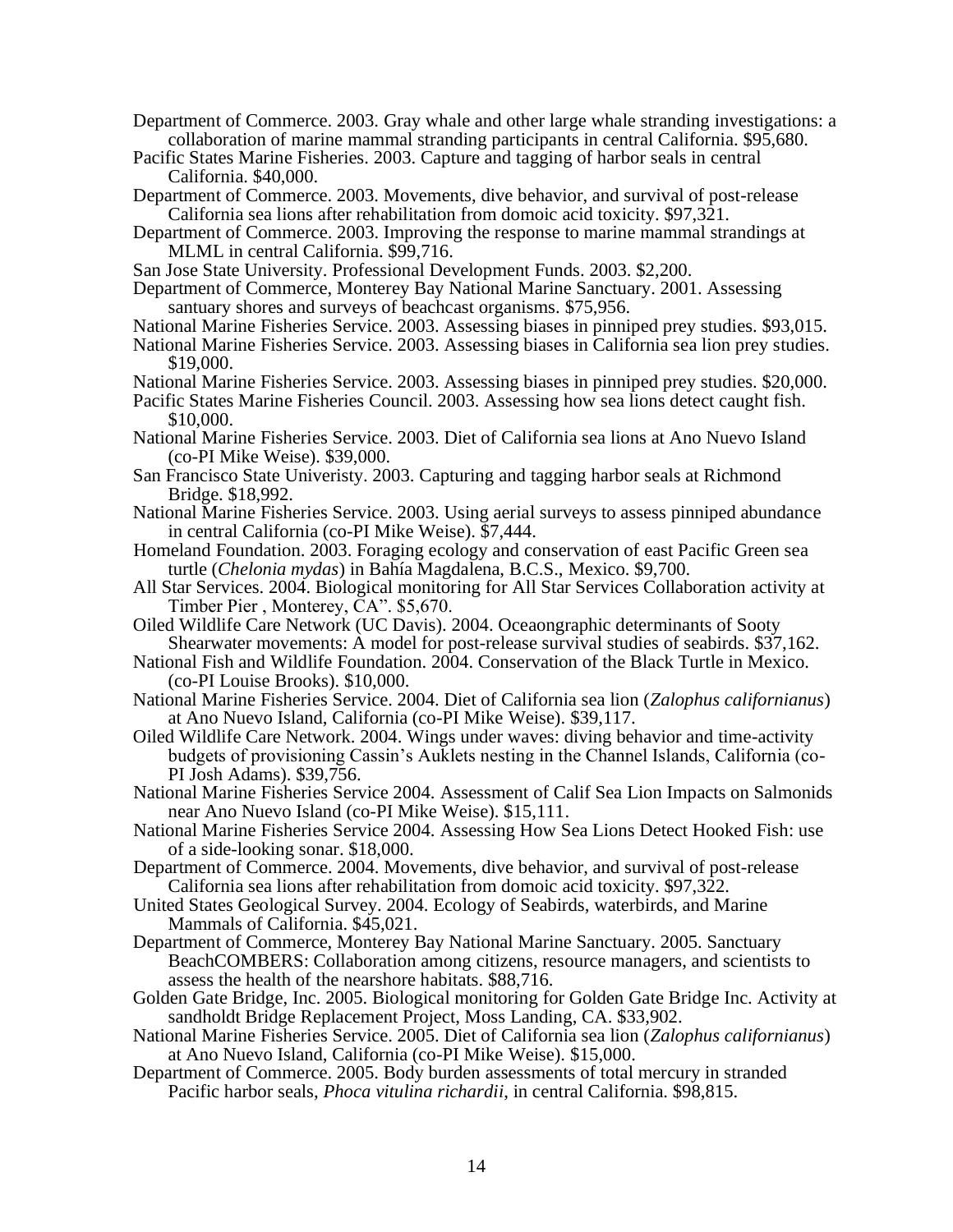- California Department of Fish and Game. 2005. Central coast marine bird health study (co-PI with Hannah Nevins). \$55,976.
- National Marine Fisheries Service. 2006. Diet of California sea lion (*Zalophus californianus*) at Ano Nuevo Island, California (co-PI Mike Weise). \$15,000.
- Monterey Bay Sanctuary Foundation. 2006. Prey species distribution in the Monterey Bay National Marine Sanctuary (co-PIs Scott Benson and Don Croll). \$53,050.
- San Jose State University. 2006. Professional Development Award. \$800.
- Monterey Bay Sanctuary Foundation. 2006. Tracking Sooty Shearwater habitat use throughout dynamic upwelling ecosystems in the California current (co-PI Josh Adams). \$28,600.
- United State Geological Survey. 2006. Training of marine mammal observers. \$5,307.
- Pacific Lumber Company. 2006. Demographic and genetic analyses of marbeled murrelet populations in the Pacific Northwest. (co-PI with Zach Peery). \$324,419.
- California Department of Fish and Game. 2006/2007. Central coast marine bird health study (co-PI with Hannah Nevins). Augmentation of \$61,503/\$66,120.
- Pacific Lumber Company. 2006. Characterizing source-sink dynamics for marblerd murrelet populations with genetic parentage assignments. (co-PI with Zach Peery). \$37,071.
- United States Geological Survey. 2007. Ecology of Seabirds, waterbirds, and Marine Mammals of California. \$157,045.
- Monterey Bay Aquarium Research Institute. 2007. Observations of marine mammals during the MBARI MARS cable-laying activities. \$53,300.
- National Park Service. 2007. Disturbance effects on harbor seals in Glacier Bay. \$133,544.
- Department of Commerce. 2007. Enhancing the response to marine mammal strandings by MLML in central California. \$99,838.
- Packard Foundation. 2007. Packard student research and travel grant for MLML. \$50,000.
- Department of Commerce, Monterey Bay National Marine Sanctuary. 2008. Sanctuary BeachCOMBERS: Collaboration among citizens, resource managers, and scientists to assess the health of the nearshore habitats. \$155,001.
- Ammon, Inc. 2008. Biological Monitor for ML Breakwater repair. \$2,915.39.
- California Sea Grant. 2008. Connectivity of west coast marine sanctuaries: tracking sooty shearwaters throughout dynamic upwelling systems in the California Current system: Sea Grant Trainee (co-PI Josh Adams, E. McPhee-Shaw). \$19,044.
- California Department of Fish and Game. 2008. Identifying the origin of marbled Murrelets recovered from the San Francisco Bay oil spill (co-PI Zach Peery). \$3,400.
- NOAA, NMFS. 2008. Acoustic identification and enumeration of epipelagic fish and jellyfish (o-PIs G. Cutter, D. Demer, S. Benson, S. Hayes, and B. McFarlane) \$39,922.
- California Sea Grant. 2008. Connectivity of west coast marine sanctuaries: tracking sooty shearwaters throughout dynamic upwelling systems in the California Current system (co-PI Josh Adams). \$100,771.
- California State Department of Parks and Recreation. 2008. Marbled murrelets in central California using at-sea surveys (co-PI Zach Peery). \$38,985.
- Oiled Wildlife Care Network. 2008. Quantifying health parameters of Northern Fulmars (Fulmarus glacialis) to improve procellariid rehabilitation. (co-PI Elizabeth Phillips). \$22,511.
- United States Geological Survey. 2008. Ecology of Seabirds, waterbirds, and Marine Mammals of California. \$19,422.
- Sergeant Mechanical Systems. 2009. Biological Monitors for the repair of the USCG station, Monterey breakwater. \$5,060.
- National Science Foundation. 2009. Improving the scientific capabilities and safety of the marine operations ands diving programs at Moss Landing Marine Laboratories. \$112,264. (co-PI Dr. Diana Steller).
- Office of Naval Research. 2009. Developing a better method of tag attachment for cetaceans. \$210,000.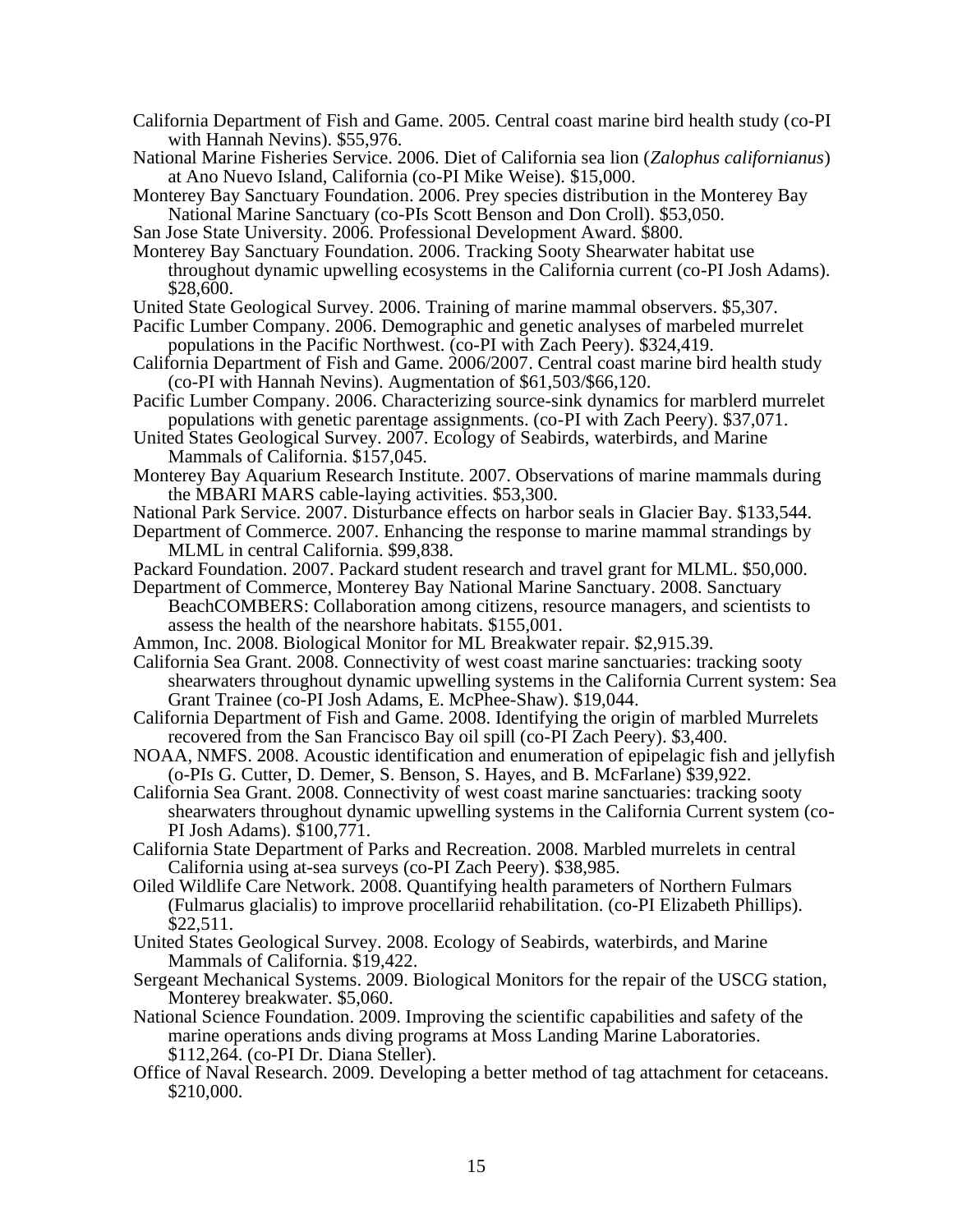- California Sea Grant. 2009. Connectivity of west coast marine sanctuaries: tracking sooty shearwaters throughout dynamic upwelling systems in the California Current system (co-PI Josh Adams). \$203,635.
- United States Geological Survey. 2009. Ecology of Seabirds, waterbirds, and Marine Mammals of California. \$89,827.
- Department of Commerce. 2009. Small boat support for research. Co-PI Scott Benson. \$50,275.
- Department of Commerce. 2009. Large whale stranding investigations. \$131,122.
- Naval Postgraduate School. 2010. A Census of marine mammal vocalizations near Point Sur, California. (co-PI Curt Collins). \$78,456 + \$46,824.
- Department of Commerce. 2010. Enhancing response to marine mammal strandings. \$99,960.
- Oiled Wildlife Care Network. 2010. Health parameters, distribution, and behavior of grebes and scoters n California waters. (co-PI Josh Adams). \$47,947.
- URS. 2010. Potential impacts of the Oceanside Wave Power Project on Gray whales. \$46,335.
- United States Geological Survey. 2010. Ecology of Seabirds, waterbirds, and Marine Mammals of California. \$349,952.
- California Department of Fish and Game. 2011. Spotted owl montitoring. Co-PI Zach Peery. \$87,076.
- Oiled Wildlife Care Network. 2012. Predicting southern sea otter movement. \$10,000.
- Wildlife Management Institute. 2012. Sanctuary BeachCOMBERS: Collaboration among citizens, resource managers, and scientists to assess the health of the nearshore habitats. \$20,352.
- Ocean Foundation. 2012. Do all humpback whales migrate? \$16,128 (co-PI Casey Clark).
- United States Geological Survey. 2012. USGS-MLML COOP Seabird Vulnerability. \$172,621.
- United States Geological Survey. 2012. Training marine mammal observers for bottom mapping surveys. \$3,012.
- California State Energy Resources Conservation and Development Commission. 2012. Evaluation of a passive acoustic monitoring network for harbor porpoise in California. 2012. \$136,195. Co-PI Karin Forney.
- United States Geological Survey. 2012. USGS-MLML COOP Seabird Vulnerability. \$110,121. Co-PI Josh Adams
- Monterey Bay Sanctuary Foundation. 2013. Monterey Bay Sanctuary BeachCOMBERS. \$10,010.
- National Science Foundation. 2013. Planning for a Marine Science Village at MLML. \$24,479. Co-PIs Jon Geller and Brynn Hooton-Kaufman.
- Oiled Wildlife Care Network. 2013. Reducing time from capture to treatment of oiled wildlife by predicting stranding patterns of live oiled seabirds and carcass retention in Monterey Bay. \$9,189.
- Department of Commerce. 2013. Publication of Proceedings of Harbor Seal Workshop. \$10,000.
- U.S. Fish and Wildlife Service. 2013. BeachCOMBERS south coast chapter. \$59,141. Co-PIs Hannah Nevins and Erica Donnelly.
- SFEI. 2014. Levels of flame retardants in harbor seals. \$12,038. Co PI Denise Greig.
- Cascadia Research Collective. 2014. Ship-whale interactions and effect of ships on the dive behavior of baleen whales in major shipping lanes off San Francisco, CA. \$19,989.
- UC Santa Cruz. 2015. Enhanced stranding response and a new partnership between Long Marine Lab and Moss Landing Marine Lab stranding networks. \$27,334.75
- CA Sea Grant. 2015. Development of a strategic plan for aquaculture research and education at the California State University. \$10,000.00. Co-PI Mike Graham.
- Department of Commerce. 2015. BeachCOMBERS: Assessing trends in beachcast organisms for the Monterey Bay National Marine Sanctuary. \$26,756.00
- Amex Forster Wheeler Envioronment. 2016. Incidental Harassment Authorization for Waterfront Repairs at USCG Monterey. \$11,137.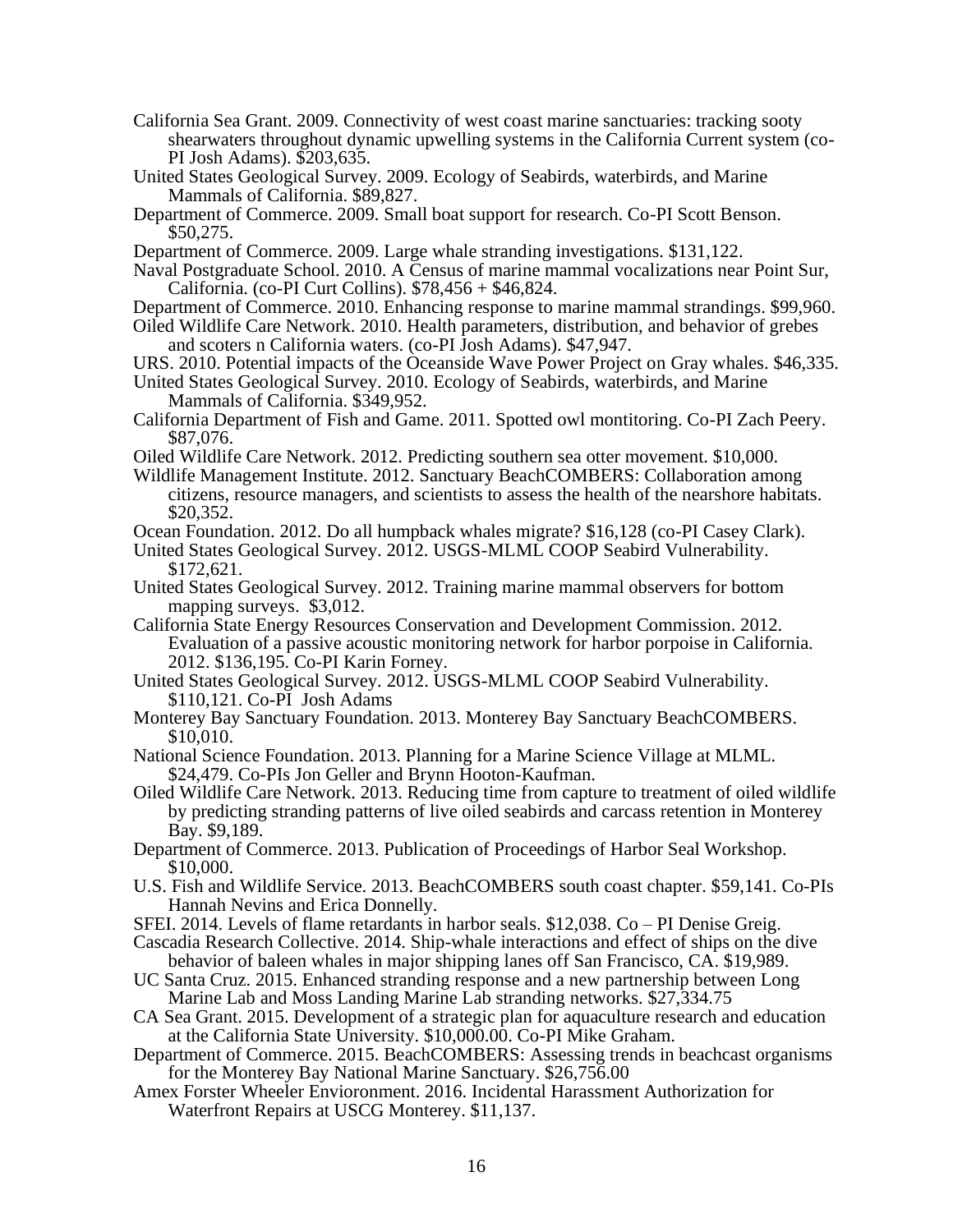Department of Commerce. 2017. Beach Cast Organisms surveys. \$9,939.

U.S. Geological Survey. 2017. Training of Marine Mammal Observers. \$1,908.

California Marine Sanctuary Foundation. 2018. CMSF – BeachCOMBERS contract. \$13,500.

- CA State Department of Fish and Wildlife. 2018. CDFW Agreement Number P1775028 (USFWS MOU). \$23,390.79
- Department of Interior. 2018. Cooperative Agreement: Waterfowl Research Studies in the Suisum Marsh, CA. \$49,000.
- Department of the Interior. 2018. Estuarine wetland and nearshore ecology studies along the Pacific Flyway. \$84,842.
- Suisun Resource Conservaiton District. 2018. Waterfowl Ecology and Management in Suisun Marsh. \$560,695.

AMBAG. 2019. Carl Moyer Program Grant Contract. \$199,416.

Department of the Interior. 2020. Estuarine wetland and nearshore ecology studies along the Pacific Flyway. \$110,000.

Upwell Turtles. 2020. Capture and monitoring of leatherback turtles. \$66,400.

### **Professional Skills and Experiences**:

- Aerial and shipboard surveys enumerating pinnipeds, cetaceans, and seabirds along the west coast of North America.
- Radio-tagging and tracking of gray whales in Baja California and California, humpback whales in Newfoundland, killer whales off Alaska, Spotted seals in Russia, fur seals in the Bering Sea, and leatherback turtles, humpback whales, blue whales, and harbor seals along the west coast of the U.S.
- Forty years of experience with Telonics, AVM, Wildlife Computers, and Cedar Creek radiotelemetry instrumentation.
- Capture, collection, tagging, and experimental ecology of pinnipeds along the west coast of North America.
- Co-coordinator of Marine Mammal Stranding Network for central Oregon coast (1980 1987) and Monterey County, California  $(1990 - 2016)$ .
- Marine bird and mammal necropsies and rehabilitation.
- Techniques of acoustical harassment of pinnipeds.
- Feeding ecology of marine vertebrates, including: identification of cephalopod beaks (attended squid beak workshop in England), and fish otoliths (using personal reference collections).
- Educational and research museum preparations of vertebrate skeletons and skins (including preparation of minke whale, gray whale and Steller sea lion skeletons for public display, and bird skins for museum collections).
- Professional photography (published in A Guide to marine mammals of greater Puget Sound, Marine mammals of the eastern North Pacific, Whales and friends Calendars, Northwest Geographer series, Whales dolphins, and porpoises of the Pacific.
- Extensive use of mainframes (e.g. Cyber) and personal computers (e.g. TRS, IBM, and Leading Edge, and use of FORTRAN and BASIC.

Underwater sampling techniques using SCUBA.

 Disentanglement techniques for large whales (2 years of experience with humpback and minke whale entanglements in Newfoundland under direction of Dr. Jon Lien, 6 years of whale entanglement experience off California (Coordinator for the central California distentanglement team – WET).

### **Teaching Experience**:

Faculty, San Jose State University, Moss Landing Marine Laboratories, Moss Landing, CA. Quantitative Marine Science (MS 104), Introduction to Marine Animal Behavior (MS 110), Marine Birds and Mammals (MS 112), Ecology of Marine Birds and Mammals (MS 211), Marine Graduate Seminar (MS 285), Scientific Writing (MS 285),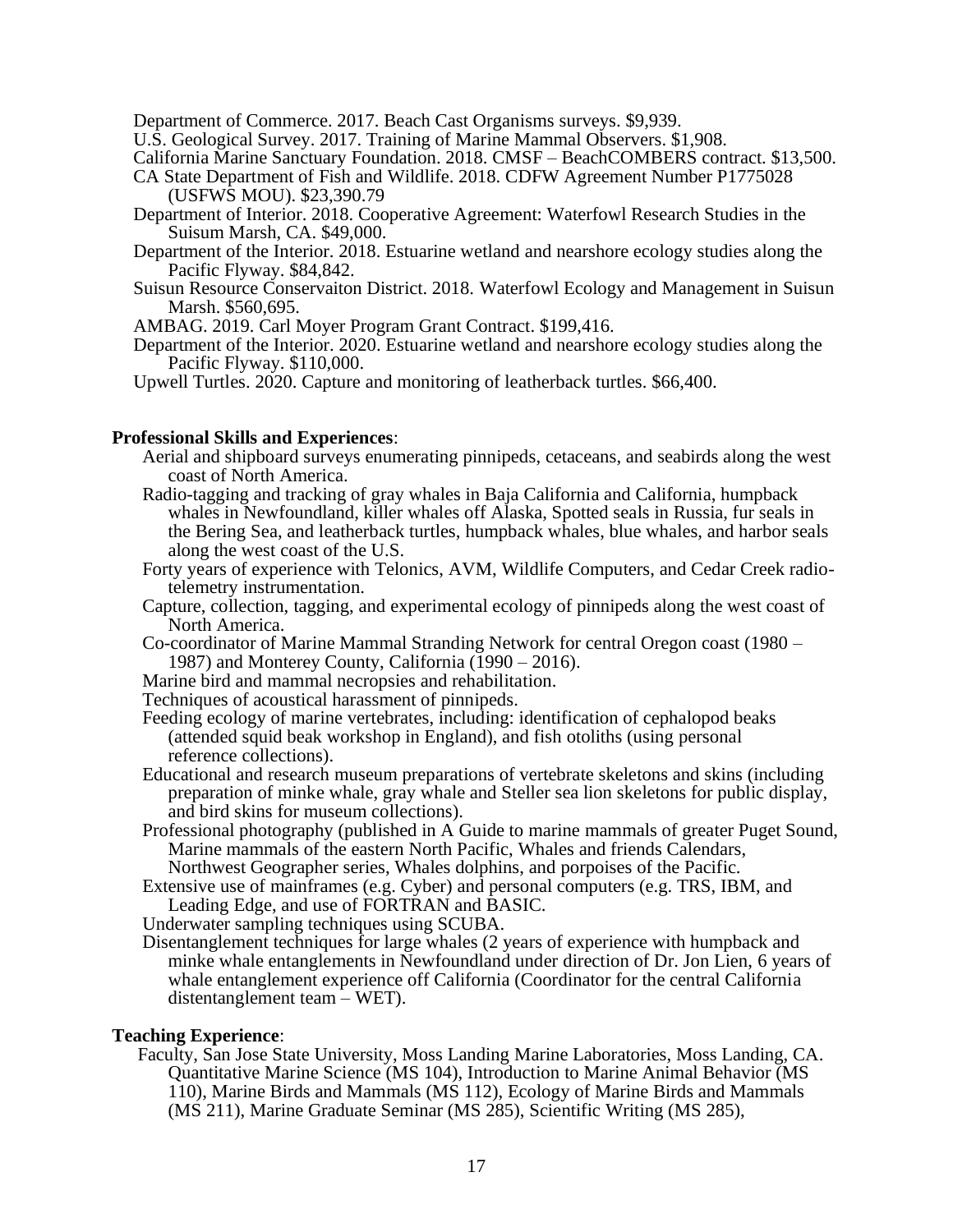Experimental and Sampling Design (MS 204), and Scientific Methods (MS 208). Aug 1989 – 2020.

- Instructor, National Science Foundation Chatauqua course. Marine Mammal of Monterey Bay. August, 1998.
- Graduate Faculty, Oregon State University, Department of Science, Math, and Computer Science Education. Marine Mammals for Educators (SEd 508). (Summer 1990).
- Visiting Faculty, Oregon State University. Department of Fish and Wildlife. Marine Biology (section of Bi450-451). (Summer 1990).
- Visiting Professor, University of Oregon, Oregon Institute of Marine Biology. Marine Vertebrate Ecology, BI 464 and Techniques in Marine Biology, BI 408. (Summer 1987).

Instructor, Linn-Benton Community College. Oceanography (Winter 1987).

- Instructor, University of Oregon, Oregon Institute of Marine Biology. Bi 408 (Techniques in Marine Biology), team-taught (Summer 1986).
- Instructor, Oregon State University. Marine mammal section of marine biology, OSU Bi 448/449. (l982-1989).
- Instructor, Oregon State University. Natural history of marine mammals, OSU Sci. Ed. 508. Class for secondary and elementary school teachers, team-taught with R. Brown. (1985-1987).
- Instructor, Linn-Benton Community College. Team-taught with R. Brown three classes on natural history of marine mammals (1978-1980).
- Yearly lecturer for University of Idaho, responsible for lectures on marine mammals for Marine Biology class (1981 - 1987).
- Lectured and prepared labs approximately twice a year for Oregon State University classes (e.g. Biological Oceanography and Marine Resource Management) (1979 - 1987).
- Assistant teacher, marine ecology at Moss Landing Marine Labs (1977).
- Lectured for over 100 formal and informal meetings of various organizations (e.g. Audubon, Sierra Club, school teachers, high school classes, rehabilitation centers, OSU marine extension, and Oregon nature study groups, Seattle Aquarium). (1979 - present).
- Assistant naturalist on natural history cruise of Baja California, aboard the FV Executive (1984).
- Assistant teacher, high school biology (1973).
- Assistant teacher, elementary school math (1972).
- Produced (with N. Dimeo-Ediger) "A Teacher's Guide to the Marine Mammals of the Pacific Northwest." Text and photographs for teachers of marine mammal biology.

## **Graduate Student Advising**:

Major advisor for 88 Master's Theses, and served on an additional 56 graduate thesis committees at Moss Landing Marine Labs and 5 Ph.D. student committees from other institutions (UC Santa Cruz, UC Davis, Naval Postgraduate School).

### **Scientific Advising/Boards and Awards**:

- Research Activity Panel for the Monterey Bay National Marine Sanctuary (2001 2007; currently an advisor)
- Reserve Advisory Panel for the Elkhorn Slough National Estuarine Research Reserve (2001 present; Chair)

Board of Scientific Advisors for the Society for Marine Mammalogy (2004 – 2008)

Treasurer, Board of Governors for the Society for Marine Mammalogy (2010 – 2016; 1997 - 2001)

Scientific Advisor for The Marine Mammal Center (2003 – present)

Institutional Animal Care and Use Committee – SJSU and TMMC (2002 – 2006; 2015 – 2018)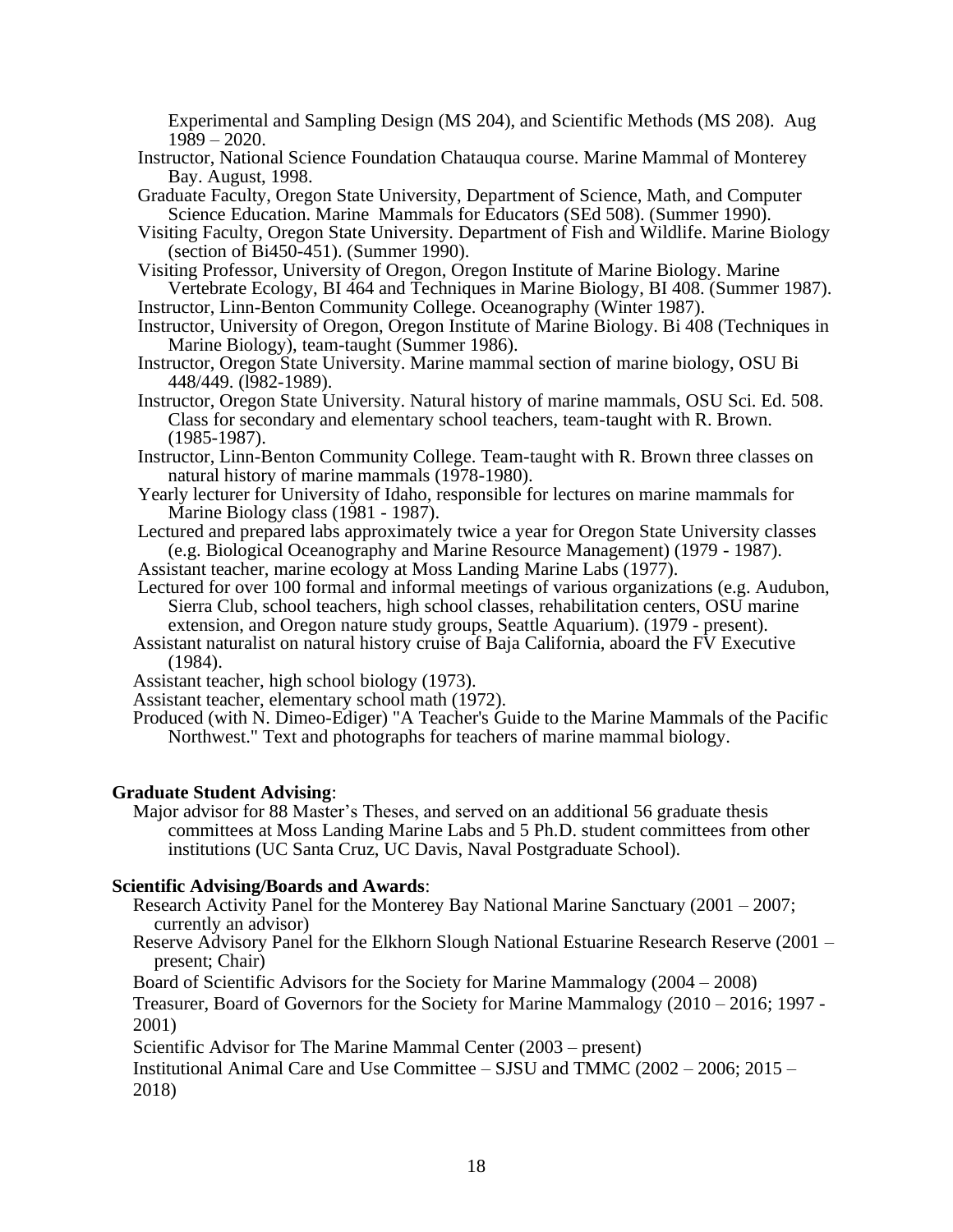Scientific Advisor for the Oiled Wildlife Care Network (2001 – 2007)

- Scientific Advisor for the Federal NOAA NMFS Taskforce for fisheries interactions at the Ballard Locks, WA (1989 – present)
- Pacific Scientific Review Group for the NOAA National Marine Fisheries Service (2007 2016)
- Pacific Cetacean Take Reduction Team for NOAA National Marine Fisheries Service (2004 2011).
- Board of Directors for the San Jose State University Research Foundation (2006- 2020; Finance and Investment Committee, Personnel Committee, Sponsored Programs Comm.)
- Sustainability Taskforce at San Jose State University (2008 2010)
- Executive Committee for COAST: CSU Council on Ocean Affairs, Science and Technology (2014 – 2019, Chair)
- Advisory Board for California Sea Grant Program (2014 2020)
- Advisory Board for Humboldt Marine and Coastal Sciences Institute (2014 present)
- Advisor for MARINE (Monterey Area Research Institution's Network for Education) (2015 2020) – Stanford Center for Ocean Solutions.
- IUCN, Species Suvival Commission, Pinniped Specialist Group (2014 2019)
- Chair of the Monterey Bay Crescent Ocean Research Consortium (MBCORC) (2019 2021)

**Consulting** (Effects of human activity on marine mammals and birds):

- Marine Bird and Mammal surveys at the US Navy dump site off San Francisco. Assessment of the effects of dumping dredge spoils at the U.S. Navy dump site off San Francisco, California. Contracted by PRC Environmental Management, Inc. (September 1993 – December 1993).
- Monterey Breakwater repair. Assess environmental damage to marine birds and mammals associated with repair of the Monterey breakwater. Contract from Aqua-Marine, Inc. (July 1993 – June 1994)
- Monterey harbor boat ramp repair. Assess the impacts to sea otters of the repair of a boat ramp in Monterey harbor. Contracted by the City of Monterey (January 1994 – December 1994).
- Ship shock trials. Assess the impact of ship shock trials to marine birds off San Diego, California. Contracted by U.S. Navy (February 1994 – July 1995).
- Marine mammal impacts from ATOC signals at Pt. Sur Ridge. Shipboard surveys to assess the abundance and distribution of marine mammals in the proposed location of the ATOC sound source at Pt. Sur Ridge, CA. Contract from UCSC (Feb 1994 – Jan 1995).
- Affects of the Corte Madera ferry on harbor seals. Assess environmental impacts of the wake from the Corte Madera ferry on harbor seals ashore at Corte Madera. Contract from Phillip Williams and Associates, Ltd. (December 1995 – August 1998).
- Filming operations ar Piedras Blancas. Document the impacts of filming operation on elephant seals at Piedras Blancas, California. Contracted by Pandion Enterprises (January 2001 – June 2001).
- Effects of cable laying on marine mammals off Morro Bay, California. Assessement of the distribution and abundance of marine mammals off Morro Bay, California and effects of laying cable offshore. Contracted by MCI-Worldcom (April 1999 – June 2001).
- Effects of landslide material on Marbeled Murrelets. Assessment of the effects of disposal of landslide material by Caltrans on marbled murrelets in Ano Nuevo Bay, California. Contracted by California Department of Transportation (August 1999 – June 2002).
- San Francisco Airport Expansion. Assess the potential impact of the expansion of SFO to marine mammals in San Francisco Bay. Contract from URS Corp (August 2000 – July 2003).
- Boat Ramp Repair at MLML. Contract from MLML (Sept. 2003-November 2003).